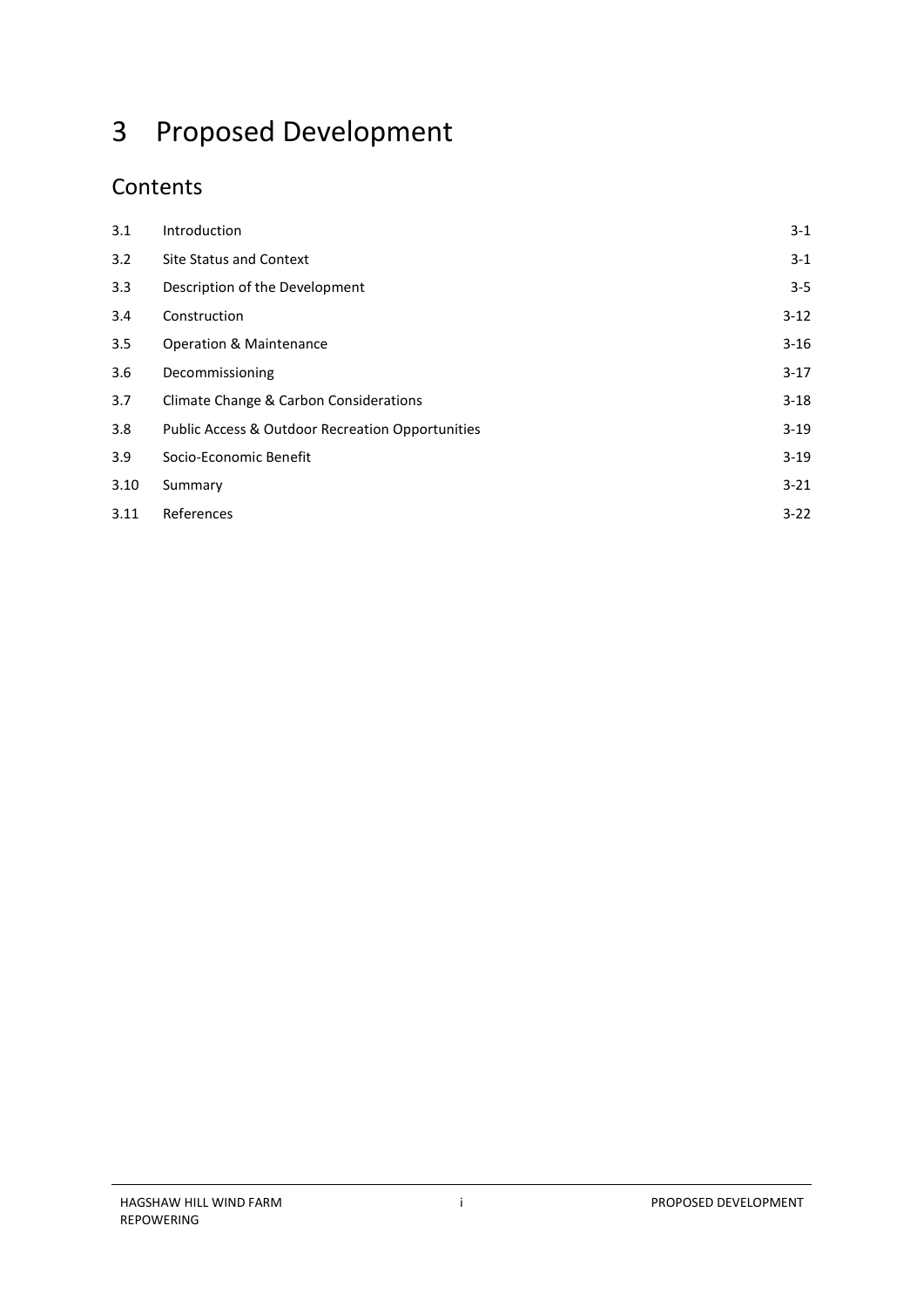This page is intentionally blank.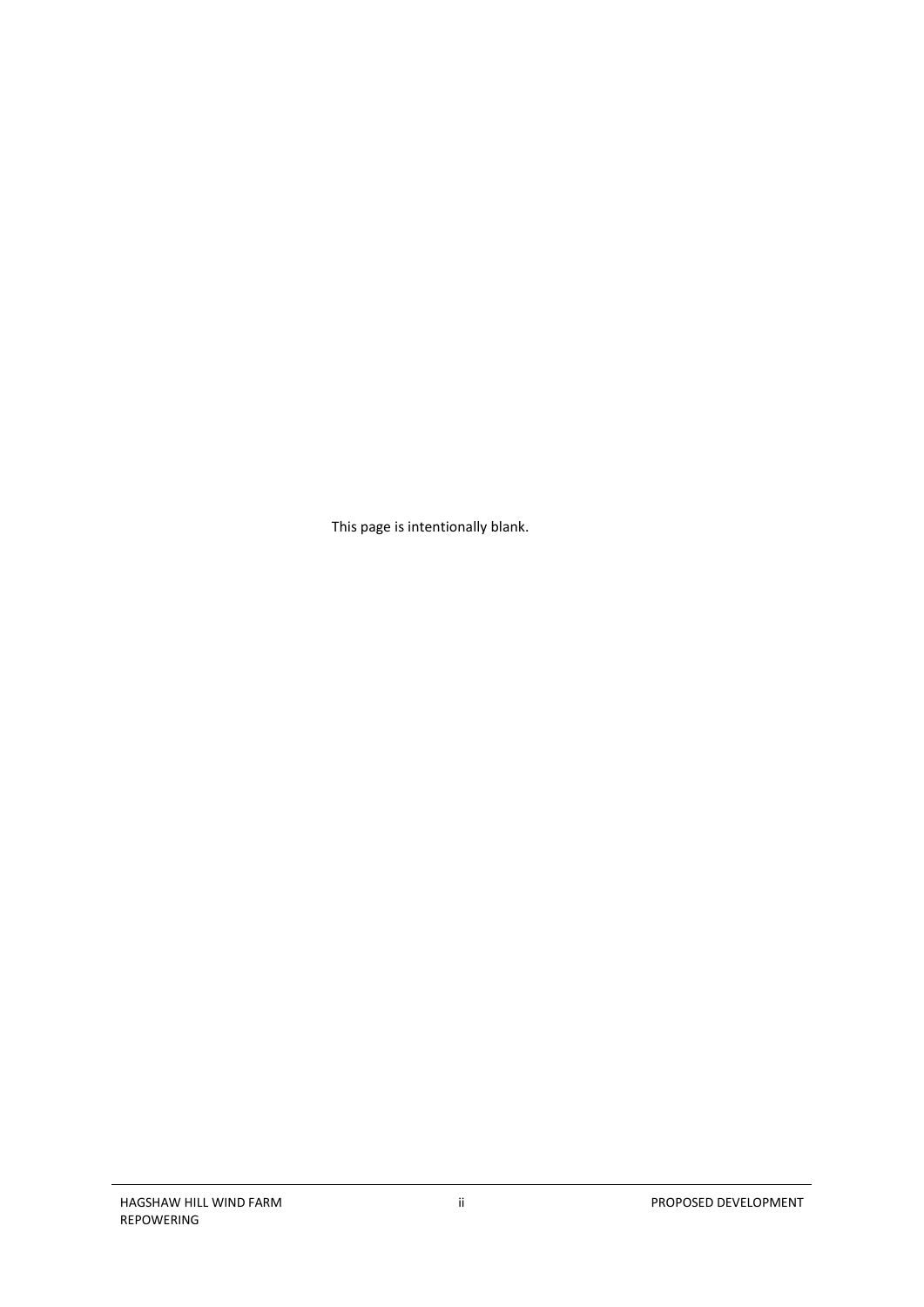# 3 Proposed Development

- <span id="page-2-0"></span>3.1 Introduction
- 3.1.1 This chapter provides a description of the Proposed Development and its geographical context.

# <span id="page-2-1"></span>3.2 Site Status and Context

#### *Background and Site Description*

- 3.2.1 Hagshaw Hill Wind Farm is Scotland's first commercial wind farm which was constructed in 1995 with an operational capacity of 15.6 MW (the "Existing Development"). It comprises 26 turbines (55 m to tip), across the three hills, Hagshaw Hill, Common Hill and Broomerside Hill, site centred on British National Grid (BNG) NS 79240 30238 (refer to Figure 1.2a). The existing turbines are now 23 years old and nearing the end of their operational life. The Existing Development site is currently operated by Scottish PowerRenewables (SPR), under a lease from William Mitchell & Sons Ltd (part of the same group of companies as the Applicant). The Applicant proposes to re-power the Existing Development by replacing the 26 existing turbines with 14 new turbines (up to 200 m to tip). Due to the wake separation requirements for modern, larger turbines the Applicant proposes to extend the Existing Development site area towards the south for the Proposed Development, which would have a reduced number of turbines but an increased generating capacity of around 84 MW (plus around 20 MW of storage).
- 3.2.2 The Proposed Development site covers a total area of 275 ha and sits within moorland and areas of agricultural grazing. Directly adjacent to the northern site boundary is the Cumberhead Forest complex.
- 3.2.3 The village of Glespin is approximately 1.6 km to the south of the nearest turbine and the village of Douglas approximately 3.2 km to the east. The M74 motorway is approximately 6 km east of the proposed turbines, and the site boundary incorporates two access route options from the M74 to the proposed turbine locations.
- 3.2.4 The closest residential properties are located at Monksfoot, The Shieling and Inches Cottage situated along the A70 approximately 1.0 to 1.2 km south of the nearest proposed turbine (T1).

#### *A Coordinated Strategy for the Future of the Hagshaw Wind Cluster*

- 3.2.5 As landowners of Scotland's first wind farm at Hagshaw Hill, William Mitchell & Sons Ltd have been approached by a number of developers about the potential to repower the Existing Development at the end of the existing lease. As neighbouring landowners to Cumberhead Forest, William Mitchell & Sons Ltd have also recently been contacted by a number of developers seeking to secure access over their land to develop an 'infill' wind energy scheme on the eastern part of Cumberhead Forest as an extension to the consented Douglas West Wind Farm.
- 3.2.6 These opportunities are clearly of interest to other developers, which in many ways confirms their commercial viability. However, following careful consideration the landowner considers that there are benefits in taking both projects forward themselves, as a local business, helping to sustain existing employment levels, maximise local benefits and keep income generated in the local area.
- 3.2.7 There are also benefits from a physical perspective in terms of a coordinated layout, phasing, access, grid connection and landscape strategy for the future of the 'Hagshaw Cluster' which can be achieved by taking forward both projects as part of a coherent strategy that takes account of future plans for the adjoining Hagshaw Hill and Douglas West Wind Farm schemes. A coordinated strategy for the development of the Hagshaw Hill Repowering (the Proposed Development) and Douglas West Extension schemes (a Scoping Opinion for the latter having been requested from the Scottish Ministers in November 2018), will allow for: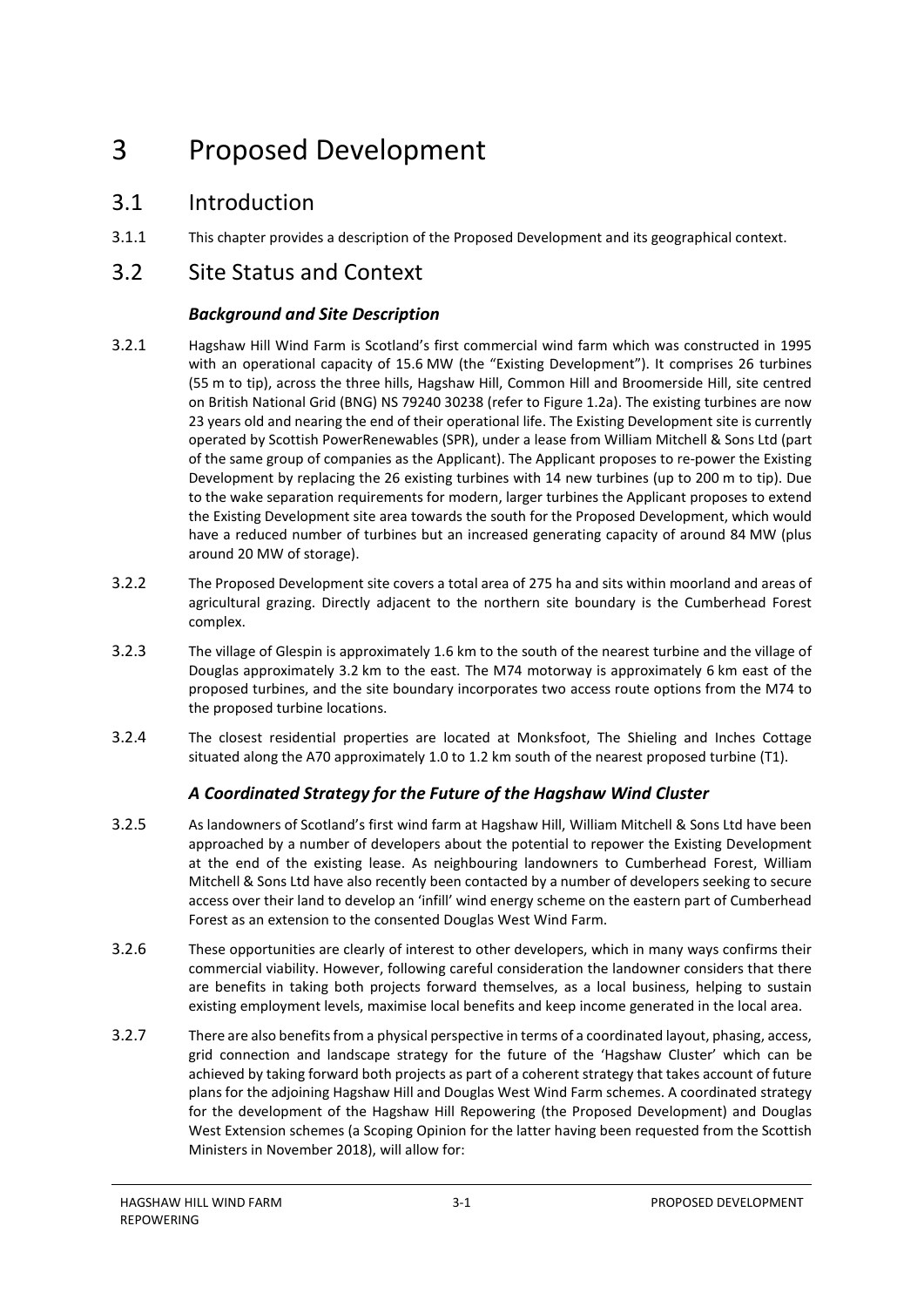- **•** delivery of an outcome which is better designed in landscape terms, more strategically efficient and cost-effective;
- better coordinated habitat management proposals;
- a more efficient use of existing grid assets and local grid improvements;
- **CONSTREGIST CONSTREGIST CONSTREGIST consideration of energy storage options;**
- optimisation of future renewable generation potential from this established wind farm location;
- better public access delivery across multiple sites and the potential to develop Adventure Tourism opportunities across the sites and the Applicant's landholding; and
- a significant Community Benefit/Shared Ownership package which would generate a 30-year income stream to fund a Community-Led Investment Strategy for the Douglas Valley postmining.

This application therefore forms the first formal part of the Forward Strategy (refer to Appendix 1.1) for the future of the Hagshaw Cluster.

#### *Wind Farm Repowering and the Proposed Development*

- 3.2.8 As noted in the Scottish Government's Onshore Wind Policy Statement (2017), many established onshore wind sites will be coming to the end of their consented life during the coming decade and beyond. As the need and demand for renewable power increases, the Scottish Government expects developers to review the potential for "repowering" at existing sites. This could be in the form of measures designed to extend the life of components and turbines at such sites, or replacing and replanting existing turbines with new turbines.
- 3.2.9 The Scottish Government's position remains one of clear support in principle for repowering at existing sites. This is on the grounds of its potential to make the best use of existing sites, and – through the continued use of established infrastructure, grid connections and strong wind resource – provide a cost effective option to deliver our renewable and decarbonisation targets.
- 3.2.10 Scotland's first wind farm at Hagshaw Hill is one such site that is now nearing the end of its operational life, and the opportunity to repower the wind farm with the new generation of turbines presents itself. The landowners of Hagshaw Hill propose to repower the existing wind farm as part of a phased programme for redevelopment of the Hagshaw Cluster over the next five years, which aims to replace the aging machines in the existing wind farm with new modern and more efficient machines which will maximise the strong wind resource available at this site. This will ensure that Scotland's first commercial wind farm continues to make a meaningful contribution to Scotland's renewable energy and decarbonisation targets for many years to come.
- 3.2.11 Wind turbine technology has developed greatly since the Existing Development was constructed in 1995. The much shorter separation distances between the smaller machines that were erected at that time mean that a greater landtake is required to accommodate the wake separation distances for the modern, larger turbines that would be required to support the site's continued viability in a subsidy-free market. It is therefore proposed that the area of the hill which the Existing Development occupies be extended to the south, to take in a part of the hill that is flanked on either side by the later Hagshaw Hill Extension area, and to the west-south west by the Galawhistle Wind Farm (refer to Figure 3.2). This will provide sufficient land to repower the site with modern machines to ensure the site can deliver its full renewable generation potential. It is therefore proposed to replace the 26 original turbines with 14 modern machines with a new 30-year operational lifespan. **The repowered site has the potential to deliver approximately six times the amount of renewable power and 14 times the community benefit of the Existing Development, from just over half the number of turbines.**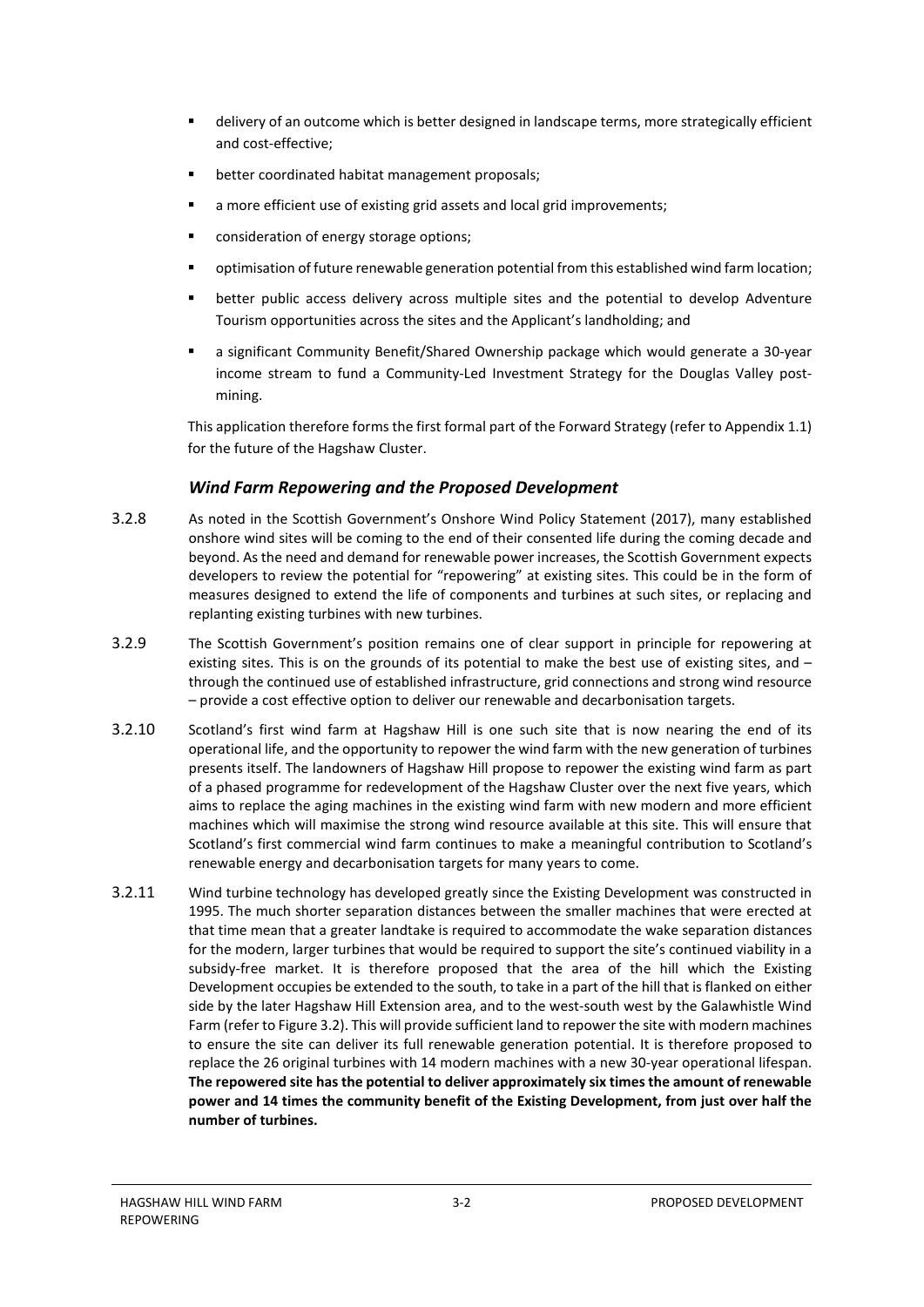#### *Decommissioning of the Existing Development*

3.2.12 Decommissioning of the Existing Development (26 turbines) is covered by the original planning permission for Hagshaw Hill Wind Farm (permission ref. P/LK/01940252 P) and is therefore not assessed as part of this application. The retention of aspects of the Existing Development infrastructure which will be re-used by the Proposed Development is however covered within this application and EIA Report. Additionally, timing of decommissioning of the Existing Development and construction of the Proposed Development, including potential periods of overlap, is considered in assessments where appropriate. Further information on the construction programme is provided in Section 3.4 of this chapter.

#### *Environmental Designations*

- 3.2.13 Figure 3.1 shows sites with environmental designations (excluding landscape designations) within 5 km of the Proposed Development site boundary. A brief summary of these is provided below with full descriptions provided in the relevant technical chapters of the EIA Report.
- 3.2.14 There are no statutorily designated sites within the site boundary.
- 3.2.15 Between the site boundary and up to 5 km from the site boundary the relevant designations are as follows:
	- one Special Area of Conservation (SAC), Coalburn Moss SAC;
	- four Sites of Special Scientific Interest (SSSI), Coalburn Moss, Miller's Wood, Shiel Burn, and Birkenhead Burn;
	- two Scheduled Monuments (SM), Thorril Castle and St Bride's Chapel;
	- two A-listed buildings and 19 B-listed buildings;
	- **•** one Conservation Area, Douglas; and
	- two Geological Conservation Review sites, Birkenhead Burn and Shiel Burn.
- 3.2.16 Additional to the above, between 5 and 10 km from the site boundary the relevant designations are as follows:
	- one Special Protection Area (SPA), Muirkirk & North Lowther Uplands:
	- **one SAC, Red Moss;**
	- nine SSSIs, Muirkirk Uplands and North Lowther Uplands;
	- New Lanark World Heritage Site and Conservation Area, including several listed buildings and structures within;
	- three additional A-listed Buildings and several B-listed Buildings; and
	- one Garden and Designed Landscapes (GDL), Falls of Clyde.
- 3.2.17 Between 10 and 15 km from the site boundary the relevant designations are as follows:
	- 12 Garden Designed Landscapes (GLDs) including Lee Castle;
	- **16 SSSIs including Tinto Hills and Upper Nethan Valley Woods; and**
	- **a** number of listed structures and SMs.
- 3.2.18 There are a number of areas of Ancient Woodland noted within close proximity of the site, as shown on Figure3.1.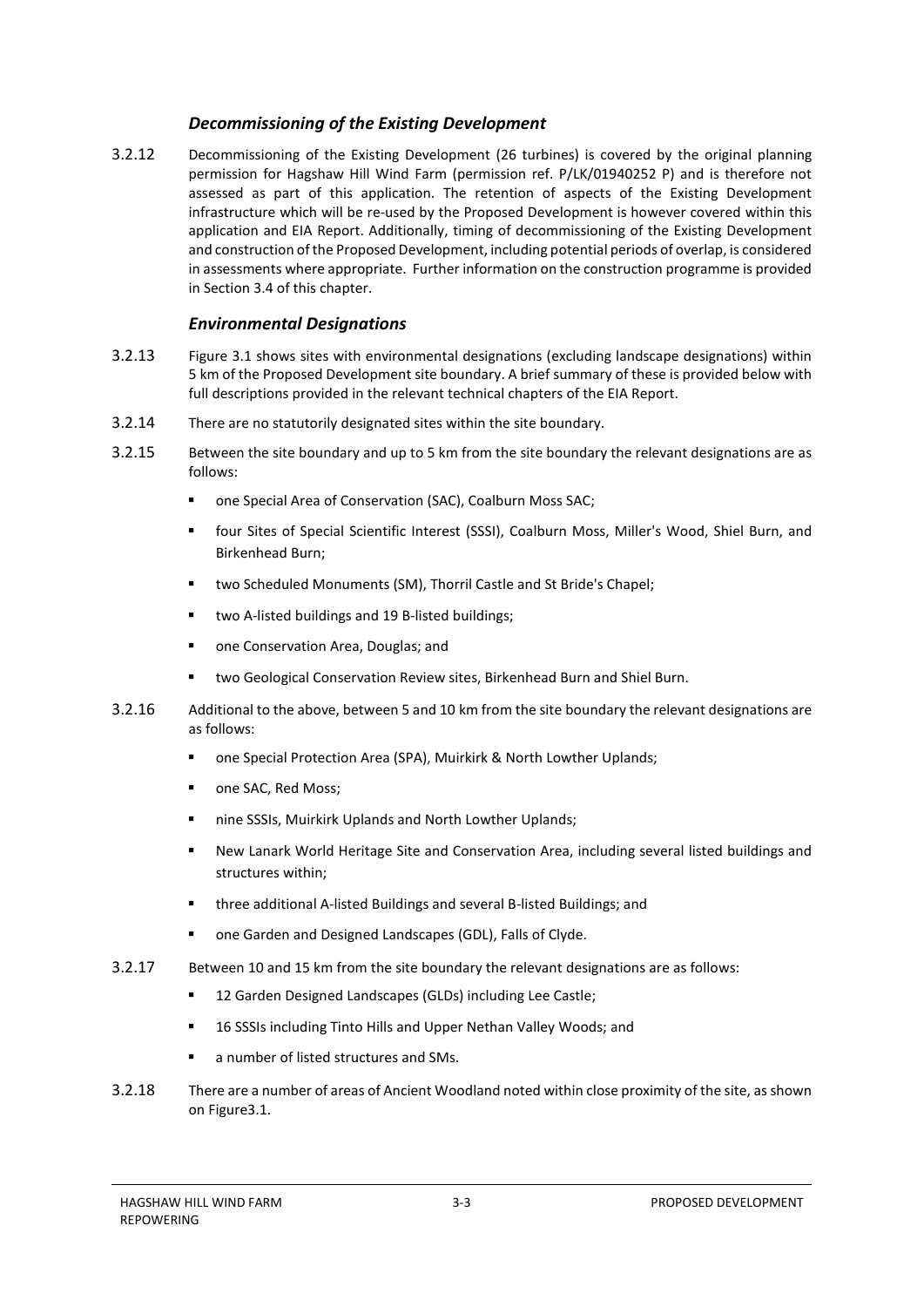#### *Other Relevant Developments within 5km*

- 3.2.19 Figure 3.2 shows the locations of other relevant large wind developments at scoping, in planning, consented/under construction, and operational within 5 km of the Proposed Development turbines at the time of writing (refer to Table 3.1). Potential cumulative effects with these developments have been assessed throughout the EIA Report, where there is sufficient information.
- 3.2.20 Although sites in scoping would typically not be included in cumulative assessments, it has been discussed and agreed with SNH, SLC and the Scottish Government Energy Consents Unit that it is appropriate in this case to consider cumulative effects arising from the proposed Douglas West Extension Wind Farm, given that it is within the control of the same company and forms part of the development strategy for the wider wind energy cluster. Similarly, it has been agreed that it is appropriate to consider potential cumulative effects arising from both the consented design and the proposed new design (in scoping at the time of writing) of the nearby Cumberhead Wind Farm. Further detailed discussion on the approach to cumulative assessment is presented in each technical assessment chapter as relevant.

| <b>Development</b>                            | <b>Status</b> | <b>Number of</b><br>turbines           | <b>Direction from</b><br>site | Approx. distance<br>to nearest<br>turbine |  |  |
|-----------------------------------------------|---------------|----------------------------------------|-------------------------------|-------------------------------------------|--|--|
|                                               |               | Operational, Consented and In Planning |                               |                                           |  |  |
|                                               |               |                                        |                               |                                           |  |  |
| Douglas West Wind<br>Farm                     | Consented     | 13                                     | North-east                    | 1.6 km                                    |  |  |
| Dalquhandy Wind<br>Farm                       | Consented     | 15                                     | North                         | $1.3 \mathrm{km}$                         |  |  |
| Cumberhead Wind<br>Farm                       | Consented     | 11                                     | North-north-<br>west          |                                           |  |  |
| Poniel Wind Farm                              | Consented     | 3                                      | North-east                    | 4.9 km                                    |  |  |
| Hagshaw Hill Extension                        | Operational   | 26                                     | East & West                   | 0.3 km & 0.3 km                           |  |  |
| Nutberry Wind Farm                            | Operational   | 6                                      | North-west                    | 1.5 km                                    |  |  |
| Galawhistle Wind Farm                         | Operational   | 22                                     | West                          | $0.4 \text{ km}$                          |  |  |
| Hazelside Farm                                | Operational   | 2 (1 operational)                      | East-north-east               | 1.5 km                                    |  |  |
| Glentaggart                                   | In Planning   | 5                                      | South-east                    | 4.6 km                                    |  |  |
| Scoping                                       |               |                                        |                               |                                           |  |  |
| Douglas West Wind<br><b>Farm Extension</b>    | Scoping       | 13                                     | North-north-<br>east          | $0.3 \text{ km}$                          |  |  |
| <b>Cumberhead Wind</b><br><b>Farm Revised</b> | Scoping       | 14                                     | North, north-<br>west         | 0.6 km                                    |  |  |

#### **Table 3.1 – Cumulative Developments within 5 km of Proposed Development Turbines**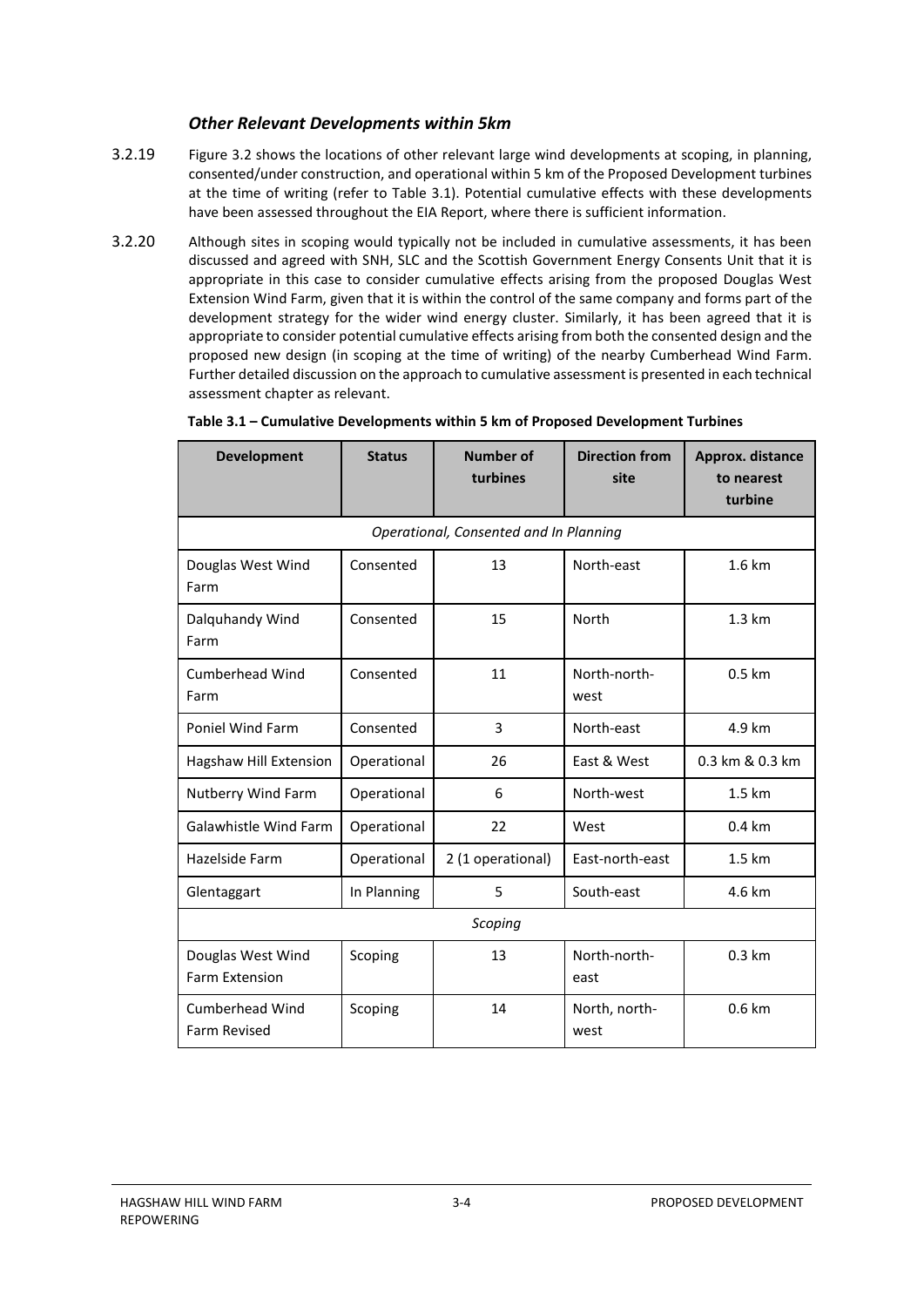# <span id="page-6-0"></span>3.3 Description of the Development

3.3.1 The final Proposed Development layout is illustrated in Figures 1.2 a to c.

#### *Turbines and Turbine Foundations*

- 3.3.2 The Proposed Development will comprise 14 wind turbines of up to 200 m maximum tip height, each with a typical generating capacity of around 6 MW. The specific turbine manufacturer and model has not yet been selected as this will be subject to a pre-commencement tendering exercise and will be confirmed post consent. Therefore, for the purposes of the EIA maximum turbine dimensions and operational attributes have been established as the development scenario. The turbine parameters for the Proposed Development have been set as a maximum overall height (to blade tip) of 200 m, with a maximum blade length of 76 m, a maximum rotor diameter of 155 m, and a maximum hub height of 135 m (refer to Figure 3.3).
- 3.3.3 The proposed final locations of the turbines have been defined in order to enable the EIA to describe fully the Proposed Development for which permission is being sought. The British National Grid coordinates denoting where each of the turbines are proposed to be located are listed in Table 3.2.

| <b>Turbine</b>  | <b>Easting</b> | <b>Northing</b> |  |  |
|-----------------|----------------|-----------------|--|--|
| T1              | 278749         | 629561          |  |  |
| T <sub>2</sub>  | 279149         | 629586          |  |  |
| T <sub>3</sub>  | 279760         | 629664          |  |  |
| T4              | 279042         | 629950          |  |  |
| T <sub>5</sub>  | 279595         | 630026          |  |  |
| T <sub>6</sub>  | 280015         | 630194          |  |  |
| T7              | 279831         | 630506          |  |  |
| T8              | 279327         | 630246          |  |  |
| T9              | 278976         | 630329          |  |  |
| T <sub>10</sub> | 279546         | 630730          |  |  |
| T11             | 279242         | 630900          |  |  |
| T <sub>12</sub> | 278864         | 630881          |  |  |
| T <sub>13</sub> | 278604         | 631053          |  |  |
| T <sub>14</sub> | 279584         | 631279          |  |  |

**Table 3.2 – Wind Turbine Coordinates (British National Grid)**

- 3.3.4 Whilst these locations have been determined through an iterative environmental based design process (refer to Chapter 2), there is the potential for these exact locations to be altered through micro-siting allowances prior to construction. A micro-siting allowance of 50 m in all directions is being sought in respect of each turbine in order to address any potential difficulties which may arise in the event that pre-construction surveys identify unsuitable ground conditions or unforeseen environmental constraints. It is proposed that the final positioning will be addressed through an appropriately worded condition.
- 3.3.5 Each of the turbines comprises the following components:
	- **blades**;
	- **u** tower: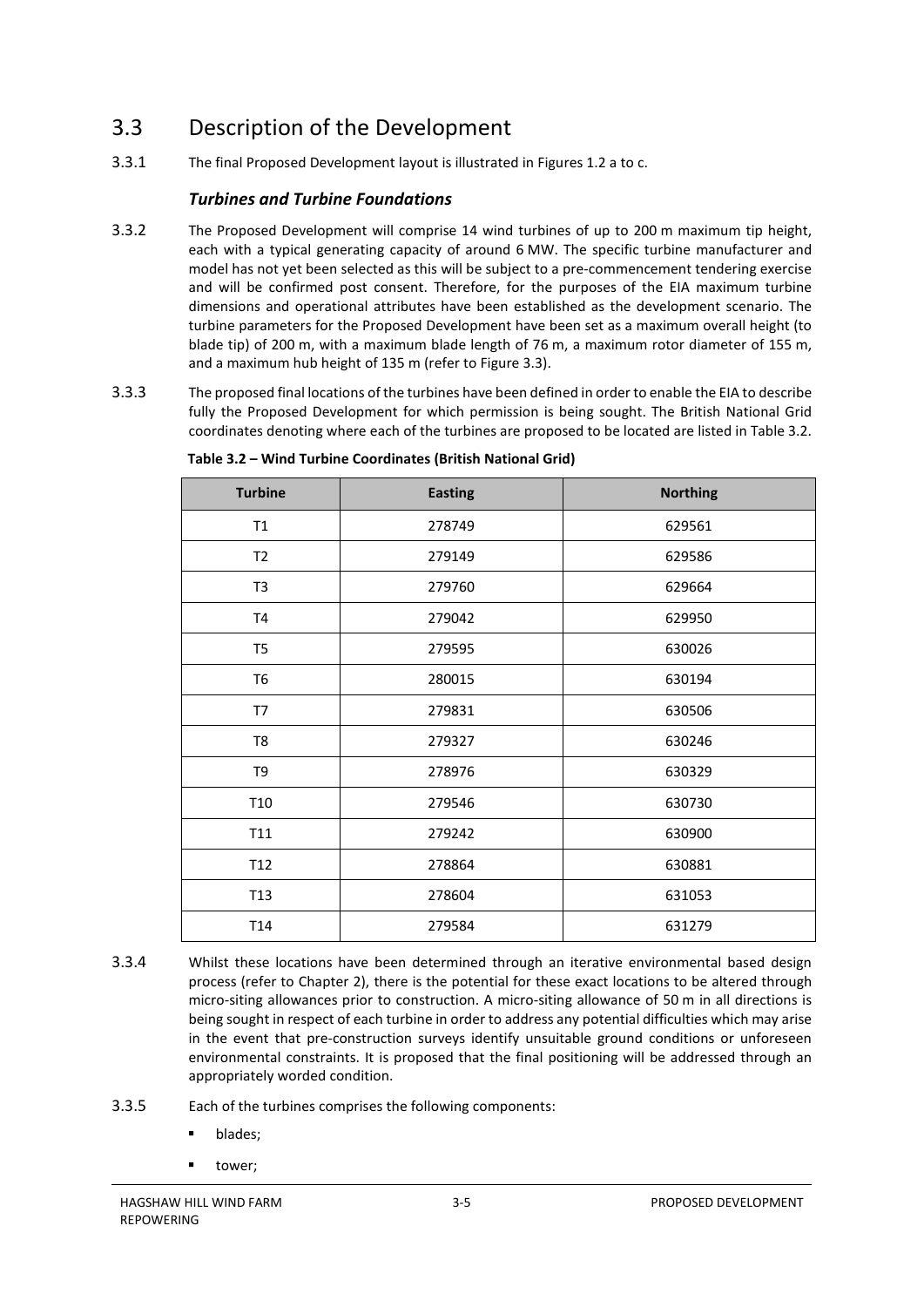- nacelle;
- hub; and
- transformer.
- 3.3.6 Each turbine will be mounted on a tapered tubular concrete/steel tower and consist of a nacelle containing the gearbox, generator and associated equipment, to which are attached a hub and rotor assembly including three blades. An elevation drawing of a typical turbine is illustrated in Figure 3.3. The turbines will be of a typical modern, three-blade, horizontal axis design in semi-matt white or light grey with no external advertising or lettering except for statutory notices.
- 3.3.7 A full ground investigation will be completed prior to construction, however, typical foundations would comprise concrete and steel reinforcement. For the purposes of the EIA Report it has been assumed that all 14 turbines will have gravity base foundations with a typical radius of approximately 15 m and 3.5 m in depth.
- 3.3.8 The area above the foundations is backfilled up to the turbine with topsoil and seeded, with a native seed mix to encourage re-vegetation.
- 3.3.9 An illustration of a typical turbine foundation is provided in Figure 3.4. The final foundation design will be specific to the turbine selected and the site conditions as verified during detailed site investigations undertaken before construction commences. In the unlikely event that ground conditions are unsuitable for the standard foundation design described above, a piled foundation design may be required, involving the installation of a series of concrete piles per turbine, with each pile being bored or driven until the underlying bedrock is reached.

#### *Crane Hardstandings*

- 3.3.10 To enable the construction of the turbines, a crane hardstanding area and turning area at each turbine location will be required to accommodate assembly cranes and construction vehicles. This will comprise a crushed stone hardstanding area measuring approximately 50 m long by 30 m wide, with a typical thickness of approximately 500 mm, but subject to the specifications required by the selected turbine manufacturer and crane operator, and following detailed ground investigations prior to construction.
- 3.3.11 The crane hardstandings will remain in place during the lifetime of the Proposed Development to facilitate maintenance works.
- 3.3.12 Indicative crane hardstandings are illustrated as part of the site layout on Figure 1.2a and Figure 3.5.

#### *Access*

- 3.3.13 The proposed access route for the turbines will be from the King George V Port in Glasgow. The route will follow the M8 and then onto the M74, exiting at junction 11 (Poniel) where there is direct access to the site via a private haul road. The access route to the site is shown in Figure 3.11.
- 3.3.14 The proposed access from the M74 to the turbine locations utilises the existing tarmac road from Junction 11 of the M74 to the consented industrial area (M74 Heat & Power Park) at Alder Burn. At this point the proposed track turns south west along the route of a former railway, to the site of a colliery spoil heap (the Douglas West bing) which is proposed to be excavated and the material used in the Proposed Development access road construction. At the south end of the bing, the proposed access splits into two options: the existing Hagshaw Hill access leading west from the bing; and a proposed new southern access track leading south from the bing. These two routes provide access options from the bing site to the main development area including all proposed turbine locations.
- 3.3.15 There are existing onsite access tracks for the Existing Development, where possible these access tracks will be retained, re-used and upgraded (where necessary), however additional areas of new access tracks will be required to connect turbines T1, T2, T3, T4, T5, T6 and T7. Further new access tracks will be required to connect turbines T7 with T10 and T11. All new access tracks have been designed to avoid any sensitive environmental receptors and will be made of locally sourced stone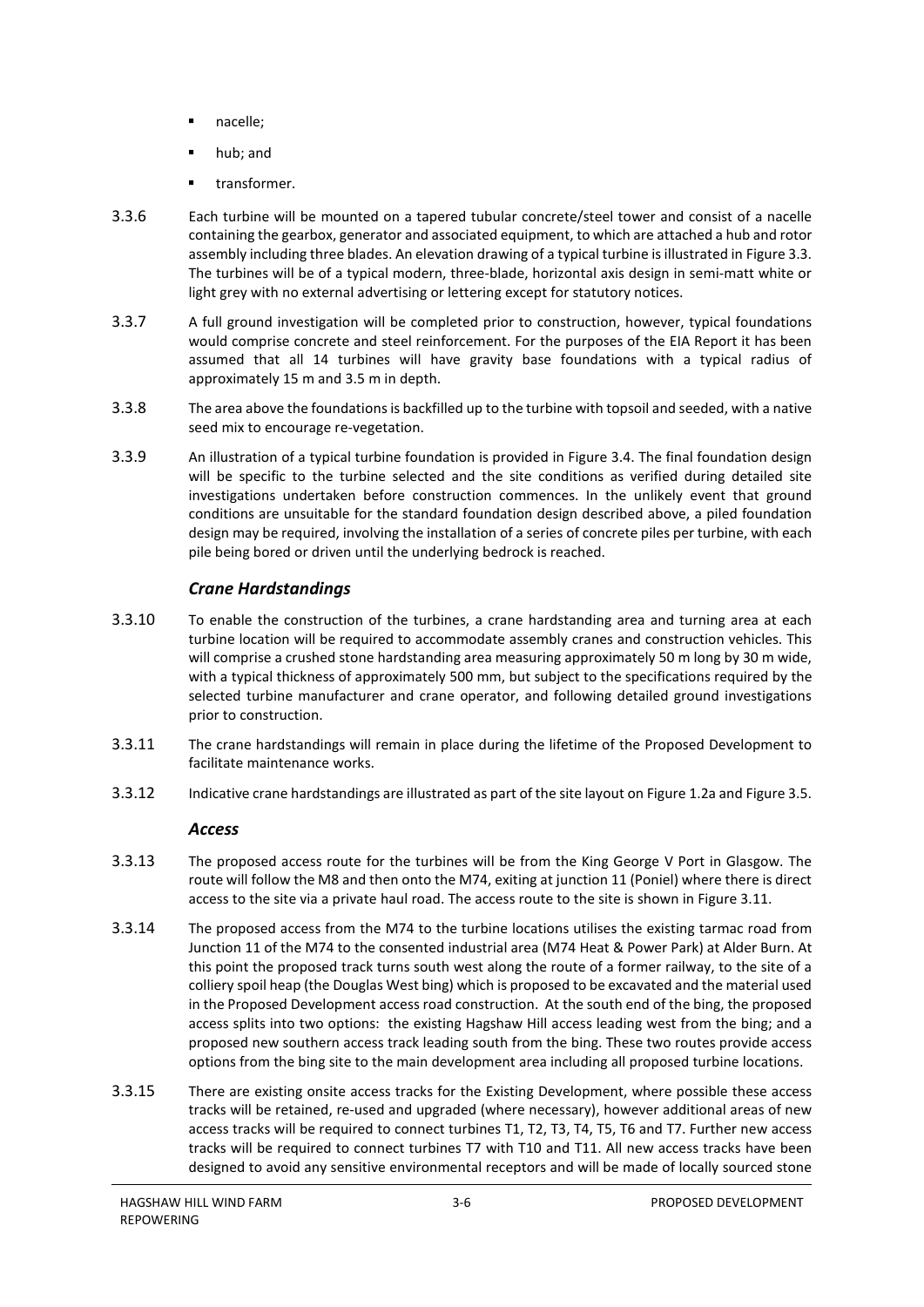(within South Lanarkshire, potentially all or in part from on-site borrow pits and colliery spoil material (if suitable)), and have a typical running width of approximately 5 m, with an average stone thickness of 500 mm. An indicative cross section of the proposed access tracks is provided in Figure 3.6.

3.3.16 The total length of roads for the Proposed Development is approximately 17.14 km and can be subdivided into the categories detailed in Table 3.3.

| <b>Type</b>                            | <b>Description</b>                                                                                                                                                  | Length<br>(km) | Percentage of<br><b>Total</b> |
|----------------------------------------|---------------------------------------------------------------------------------------------------------------------------------------------------------------------|----------------|-------------------------------|
| Existing                               | Existing haul road from the M74 towards the site,<br>tarmac surfaced road to consented industrial<br>area/CHP Plant                                                 | 3.52           | 21%                           |
| <b>New</b>                             | New road in consented industrial area                                                                                                                               | 0.40           | 2%                            |
| <b>New</b>                             | Short length of link road to old railway line                                                                                                                       | 0.65           | 4%                            |
| New (on<br>existing<br>old<br>railway) | New road over existing old railway line, re-use of<br>existing track (former railway line) to minimise<br>new land take/earthworks and new watercourse<br>crossings | 2.53           | 15%                           |
| <b>New</b>                             | New wind farm spine road                                                                                                                                            | 4.06           | 23%                           |
| <b>New</b>                             | New wind farm spur roads                                                                                                                                            | 2.92           | 17%                           |
| Existing                               | Existing Development roads to be upgraded                                                                                                                           | 3.06           | 18%                           |
|                                        | <b>Total</b>                                                                                                                                                        | 17.14          | 100 %                         |

**Table 3.3 – Access Track Composition**

- 3.3.17 It is proposed that there will be a micro-siting allowance of 50 m in all directions for all access tracks to allow for potentially unsuitable ground conditions or unforeseen environmental constraints identified by pre-construction surveys. It is proposed that the final positioning will be addressed through an appropriately worded condition.
- 3.3.18 A transport assessment (Chapter 12) has been undertaken in support of the application for the Proposed Development and this provides detail on access routes to the site for construction vehicles and provides an estimate of trip generation during construction. The transport assessment includes a review of the proposed route, construction traffic impacts, and an abnormal load route review. Traffic and transport effects are discussed further in Chapter 12.
- 3.3.19 Prior to construction, any required improvements to public roads will be undertaken and appropriate highway safety measures will be agreed with South Lanarkshire Council (SLC) and Transport Scotland, with necessary signage or traffic control measures implemented throughout the construction phase on the agreed basis.

#### *Core Paths*

3.3.20 Some sections of the proposed site access tracks are designated as Core Paths (refer to Figure 13.1). These areas include the old railway line at and extending southwest from the bing (refer to paragraph 3.3.14), the track leading west from the bing to the main site area, and the Existing Development access tracks. These Core Paths will all be retained and/or upgraded as part of the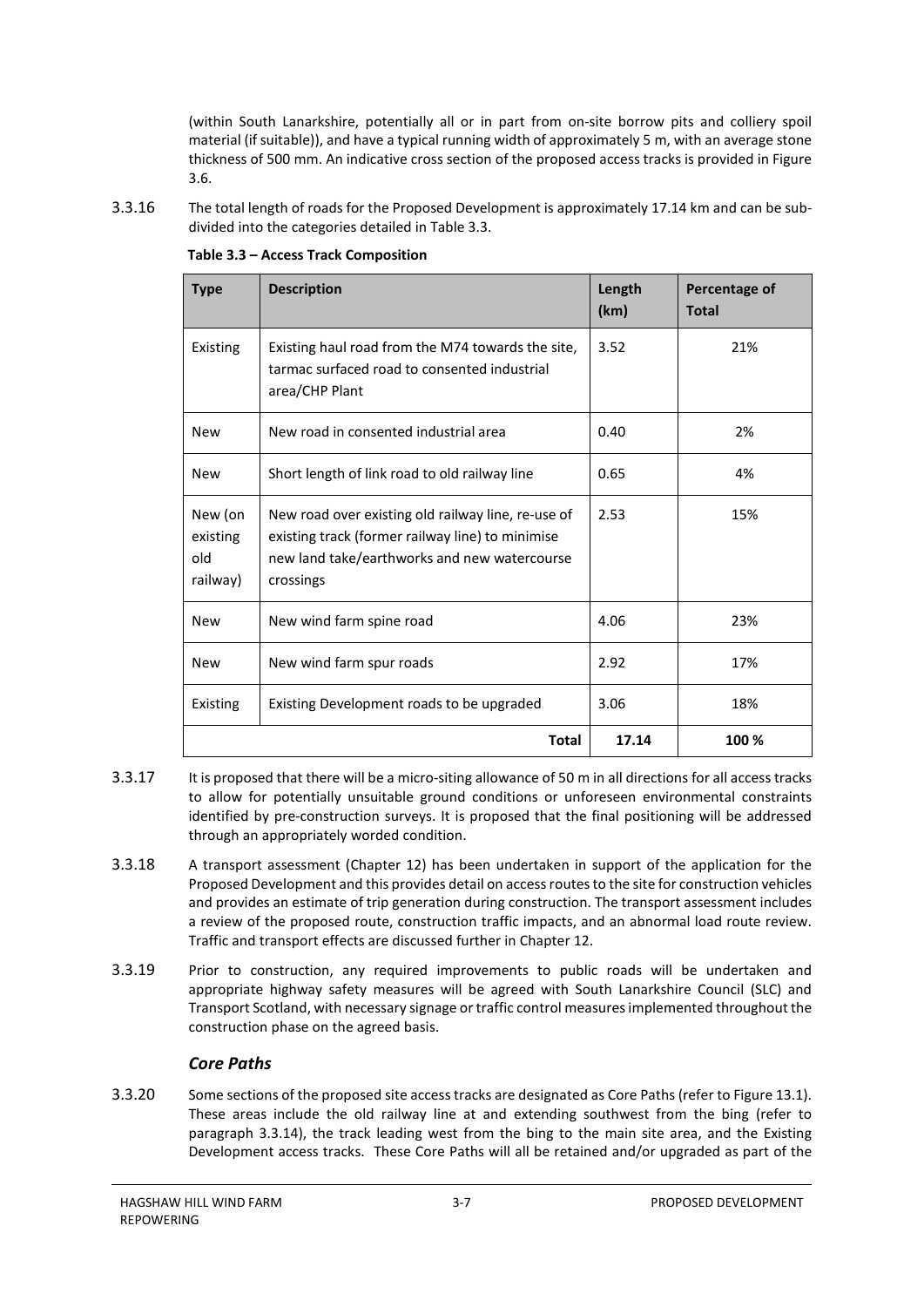Proposed Development, and they will be accessible throughout the operational life of the Proposed Development.

3.3.21 In the interests of health and safety, the paths will need to be temporarily diverted during construction. Temporary diversions will be put in place for the construction period affecting each path section, with suitable alternatives clearly signposted. It is proposed that details of temporary path diversions can be secured by an appropriately worded condition.

#### *Watercourse Crossings*

- 3.3.22 A number of watercourses will be crossed by the proposed access tracks within the site. It is proposed that there will be a micro-siting allowance of 50 m in all directions for all watercourse crossings to allow for local variations in ground conditions, topography or unforeseen environmental constraints identified by pre-construction surveys. It is proposed that the final positioning will be addressed through an appropriately worded condition.
- 3.3.23 The access tracks within the site will require new crossings to be put in place, or existing crossings to be upgraded, for the following watercourses (Figure 11.2a), as detailed Table 3.4 below. Further details of the water crossings (existing and proposed) are included in Appendix 11.2 and discussed within Chapter 11.

| Reference                                                      | Historic/<br>Existing/<br><b>New</b> | <b>Type</b>                                                                                 | <b>New Track required for</b><br><b>Access</b> |
|----------------------------------------------------------------|--------------------------------------|---------------------------------------------------------------------------------------------|------------------------------------------------|
| <b>Water Crossing 1</b><br>(High Boomerside<br>Drainage Ditch) | <b>New</b>                           | Proposed 600nm<br>diameter HDPE pipe                                                        | Yes                                            |
| <b>Water Crossing 2</b><br>(Smithy Burn<br>crossing)           | <b>New</b>                           | <b>Galvanised Steel</b><br>bottomless arch culvert<br>with seating rails and<br>foundations | Yes                                            |
| <b>Water Crossing 3</b><br>(Old Shielings water<br>crossing)   | <b>New</b>                           | <b>Galvanised Steel</b><br>bottomless arch culvert<br>with seating rails and<br>foundations | Yes                                            |
| <b>Water Crossing 4</b><br>(Broadlea Burn<br>crossing)         | Historic                             | Replacement concrete<br>bridge deck on historic<br>water crossing                           | Yes                                            |
| <b>Water Crossing 5</b><br>(Windrow Burn<br>crossing)          | <b>Existing</b>                      | Works to embankment<br>above existing water<br>crossing                                     | Yes                                            |

#### **Table 3.4 – New Water Crossings Detail**

3.3.24 It is proposed that the final solution and detailed design for all water crossings, including any potential upgrades or amendments required to existing crossings, will be addressed through an appropriately worded condition and in accordance with the requirements of the Water Environment (Controlled Activities) (Scotland) Regulations 2011.

#### *Drainage*

3.3.25 Surface or sub-surface water flow within the vicinity of the access tracks and hardstanding areas will be routed into drainage channels or will flow across the hardstanding areas. The drainage channels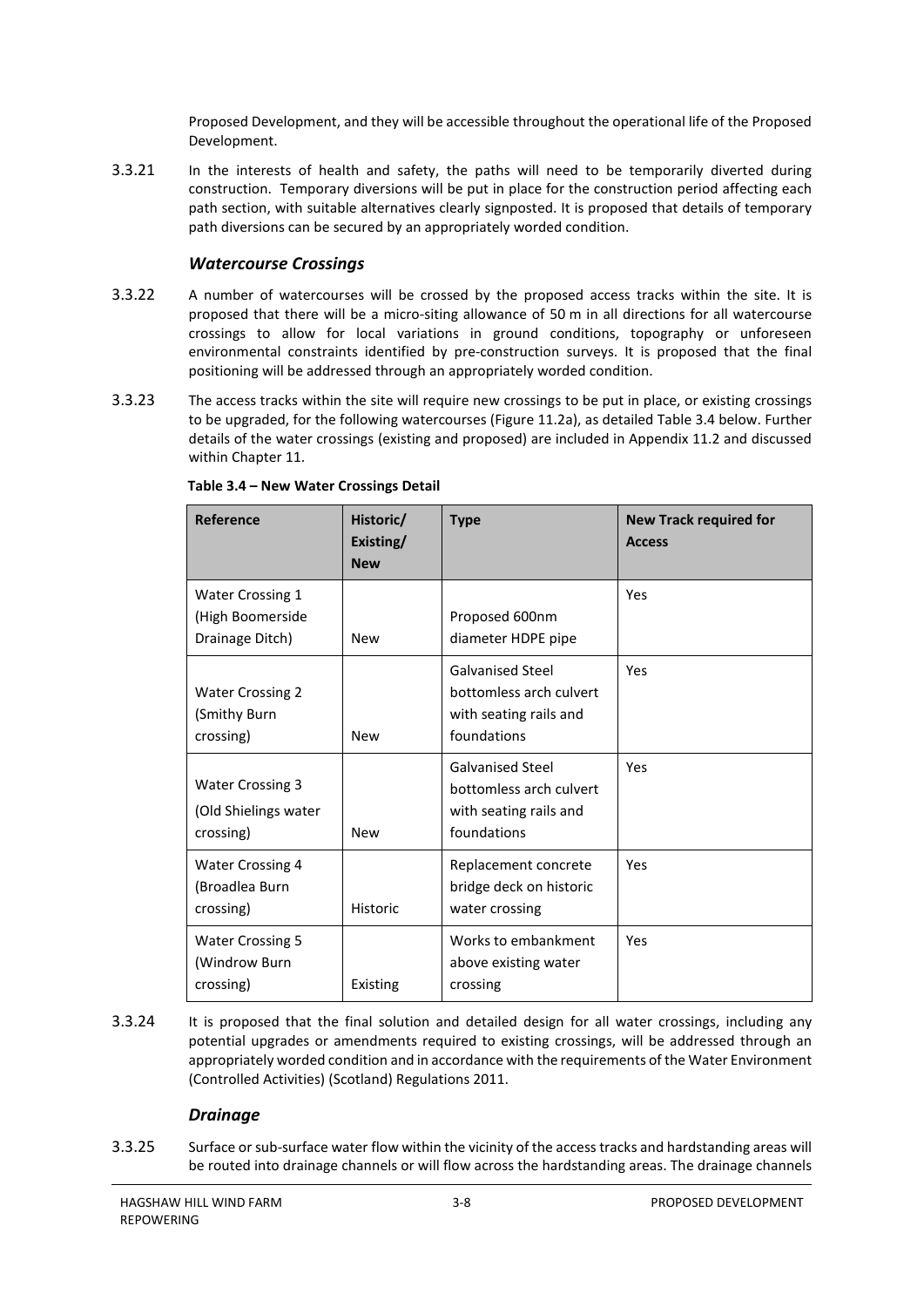will be situated on the upstream side of the infrastructure and run in parallel with them. These channels will pass under the hard areas, via small diameter carrier drains, to the downstream side where the run-off will percolate to the riparian zone.

- 3.3.26 Where ground conditions permit, channels may connect with infiltration trenches on the downhill side of the hard areas, with a small sump at the inlet to collect silt and treat run-off prior to infiltration to the surrounding soils. Silt traps will also be located along trenches to further facilitate the collection of silts. These will be cleaned out periodically, as required.
- 3.3.27 The edges of the access tracks will be flush to allow the surface water from the road to route directly into the collection channels or infiltration trenches. On steeper sections of track, regular cross drains, connected to infiltration trenches, will be installed to collect surface run-off and ensure longitudinal flow is intercepted, thus avoiding rutting and subsequent breakup of the track surface. Trenches will maintain linear flows to downstream areas avoiding point discharge of large flows.
- 3.3.28 Where the access tracks follow contours, earthworks may be required to accommodate these. Where earthworks are required a collection ditch will be installed at the head of the cutting, with appropriate dams and sumps, to collect silt and prevent sediment transfer to watercourses.
- 3.3.29 A detailed drainage design will be undertaken and submitted to the Scottish Ministers, in consultation with the Scottish Environment Protection Agency (SEPA), for approval prior to construction.

#### *Grid Connection & Energy Storage*

- 3.3.30 The electrical power produced by the individual turbines will be fed to an onsite substation and energy storage compound via underground cables. The substation and energy storage compound is located in the south east of the site as shown on Figure 1.2a-c. The design of the substation and control room building is relatively flexible and where appropriate may be clad in local materials to match in with the surroundings. Technology continues to develop in the field of energy storage, therefore the design of that element of the compound is proposed to be secured by an appropriately worded condition.
- 3.3.31 The Proposed Development will most likely be connected to the wider electricity network via the Coalburn Transmission Substation to the north east of the site. The final routing and design of the grid connection is still under discussion with National Grid and Scottish Power Transmission but permission is being sought within this application to lay underground export cables alongside the main access track to a proposed collector substation (to be separately consented) at junction 11 of the M74 (refer to Figure 3.12).
- 3.3.32 The cables will be laid in trenches, typically approximately 0.5 m deep and 1 m wide, laid on a sand bed and backfilled using suitably graded material. The trenches will also carry earthing and communication cables for the operation of the Proposed Development. Cabling will mainly be located adjacent to the access tracks (refer to Figure 3.6) within the wind farm itself, and (as noted above) export cables are also anticipated to continue from the on-site substation, alongside the access track leading south east then north east from the substation location, and alongside the existing haul road to the roundabout at Junction 11 of the M74.
- 3.3.33 The substation and energy storage compound will be approximately 100 m by 60 m, to incorporate a substation and control room building, energy storage facility, and potentially some external electrical equipment. The substation and control building is anticipated to be around 30 m long by 10 m wide have a height to ridge of around 5 m. The building will accommodate all the equipment necessary for automatic remote control and monitoring of the Proposed Development, in addition to the electrical switchgear, fault protection and metering equipment required to connect the Proposed Development to the electricity transmission network. Depending on the nature of the connection, there may be external electrical infrastructure adjacent to the control building. Subject to economic viability, a separate energy storage facility providing around 20 MW of storage capacity will be located adjacent to the control building. Details of the final design of all components of the substation and energy storage compound are proposed to be secured through an appropriately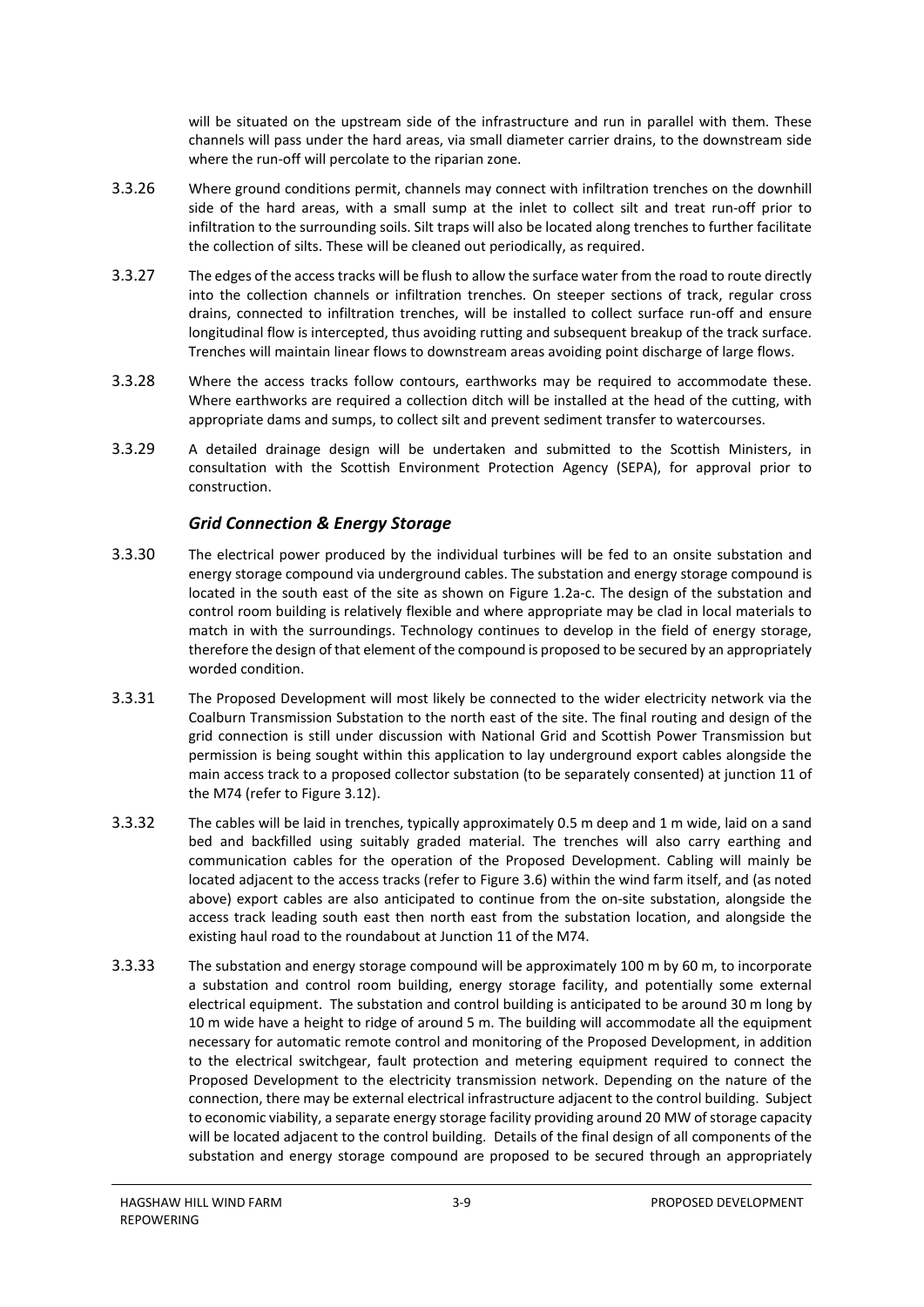worded condition. An indicative substation elevation drawing and energy storage facility elevation drawing are provided in Figure 3.7.

3.3.34 It is proposed that there will be a micro-siting allowance of 50 m in all directions for the substation and energy storage compound to allow for local variations in ground conditions, topography or unforeseen environmental constraints identified by pre-construction surveys. It is proposed that the final positioning will be addressed through an appropriately worded condition.

#### *Meteorological Monitoring Mast*

3.3.35 There will be two steel lattice tower meteorological monitoring masts located within the site boundary at locations shown in Table 3.5 below:

| Table 3.5 - Meteorological Mast Details |  |
|-----------------------------------------|--|
|-----------------------------------------|--|

| Met Mast No. | <b>Easting</b> | <b>Northing</b> |  |  |  |
|--------------|----------------|-----------------|--|--|--|
|              | 279793         | 629948          |  |  |  |
|              | 279200         | 630588          |  |  |  |

3.3.36 The masts will be used to record wind speeds across the site and each will measure up to 100 m in height. An elevation drawing of a typical mast is provided as Figure 3.8.

#### *Construction Compound*

- 3.3.37 Two construction compounds will be required as a control centre for all site activities and to provide facilities for the day-to-day needs of the project and the workforce. One will be located adjacent to the main spine road in the south east part of the main site as shown on Figure 1.2a-c. It will comprise an area of approximately 100 m long by 60 m wide. An indicative layout of a typical construction compound is provided in Figure 3.9.
- 3.3.38 The compound area will house temporary portable cabin structures to be used as the main site office and welfare facilities, including toilets, clothes drying and kitchen, with the provision for sealed waste storage and removal. It will also be used for the storage and assembly of certain components, containerised storage for tools and small parts, and oil and fuel storage. A concrete batching plant will also be located here. Adequate parking will be provided for cars and light vehicles. A portable cabin controlling access to the main site with mandatory signing in and out procedures will be located at the entrance to the compound.
- 3.3.39 A second temporary construction compound will be located adjacent to the access track at the existing Douglas West bing, which is proposed as a borrow pit to provide materials for site construction, as shown in Figure 1.2b and Figure 3.10. This will provide a facility for vehicles and plant to access the bing area and undertake excavation and removal of materials onto the new access road.
- 3.3.40 The proposed locations of the compounds are generally on firm ground and avoid habitats of highest sensitivity. Prior to commencing construction work, a detailed appraisal of the areas will be required, including an assessment by the project ecologist and also trial pits and /or boreholes to confirm the nature of the sub-strata.
- 3.3.41 The detailed location, size and engineering properties of the construction compounds will be confirmed prior to the start of construction, after the turbine supplier and model have been confirmed. It is proposed that there will be a micro-siting allowance of 50 m in all directions for the construction compounds in order to allow operational flexibility. It is proposed that the final positioning will be addressed through an appropriately worded condition.
- 3.3.42 A concrete batching plant will be located within the construction compound within the main body of the site (as indicated on Figure 1.2a). The concrete batching plant will comprise aggregate and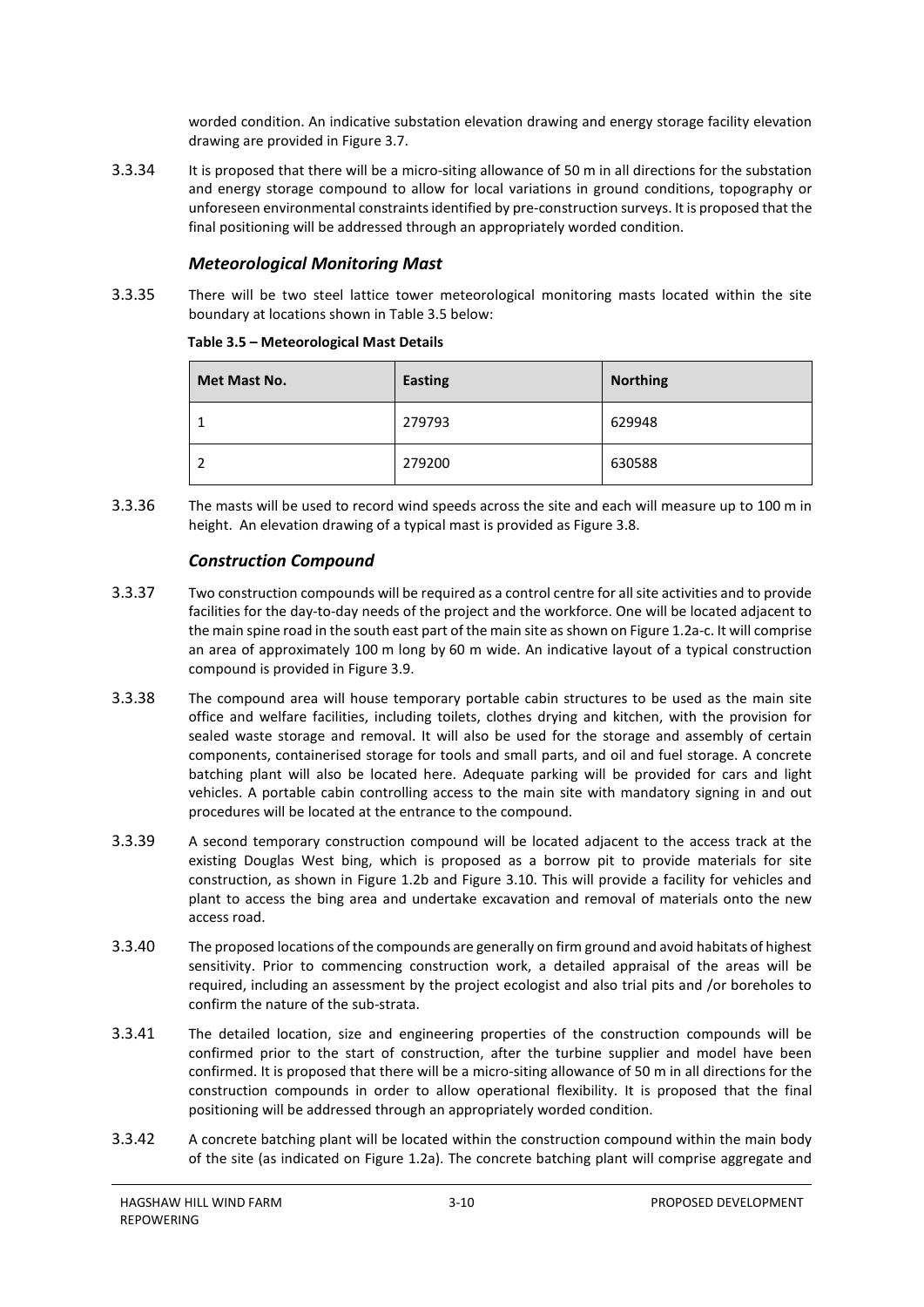cement hoppers, water bowsers/tanks, a mixer and a control cubicle is proposed on site. Aggregates and sand would be stockpiled and contained adjacent to the plant. It will be necessary to provide a limited private water supply and foul drainage; this is considered further in Chapter 11.

3.3.43 On completion of construction works, it is proposed that all temporary structures be removed and the compound areas be restored for agricultural purposes.

#### *Temporary Turbine Laydown Area*

- 3.3.44 A temporary turbine laydown area will be required to enable construction of the Proposed Development. It will comprise an area of approximately 150 m long by 70 m wide. The proposed location of the laydown area will be located west of main access road in the centre of the site (refer to Figure 1.2a).
- 3.3.45 Various design iterations have been undertaken to minimise the environmental impact of the siting of the laydown area to minimise disturbance to a known archaeological asset and to avoid sensitive habitats including an area of Annex 1 blanket bog (refer to Chapter 2). Prior to commencing construction work, a detailed appraisal of the area will be undertaken, including an assessment by the project ecologist, and trial pits and /or boreholes to confirm the nature of the sub-strata.
- 3.3.46 The detailed location, size and engineering properties of the temporary turbine laydown area will be confirmed prior to the start of construction, after the turbine supplier and model have been confirmed. It is proposed that there will be a micro-siting allowance of 50 m in all directions for the temporary turbine laydown area in order to allow operational flexibility. It is proposed that the final positioning will be addressed through an appropriately worded condition.
- 3.3.47 On completion of construction works, it is proposed that the laydown area be restored for agricultural purposes, such as rough grazing.

#### *Borrow Pits*

- 3.3.48 To minimise the volume of imported material brought onto the site and any associated environmental impact, borrow pits located within the site will be used to source stone for track construction. A borrow pit is an area where material has been excavated for use at another location.
- 3.3.49 Two borrow pit search areas have been identified and it is proposed that the actual borrow pit(s) would be located within these search areas, however, would only require using a portion of the search areas. The location of the search areas is shown on Figure 1.2b
- 3.3.50 Detailed site investigations prior to construction will be carried out to further confirm the rock type, rock characteristics and suitability, as well potential volumes to be extracted from the search areas. The final borrow pit(s) identified during the geotechnical evaluation will be defined within the Construction Environmental Management Plan (CEMP) (refer to Section 3.4 below). The pollution control measures to be implemented during usage of the borrow pit(s) and its reinstatement will also be covered within this document.
- 3.3.51 The borrow pit(s) will require the use of plant to both win and crush the resulting rock to the required grading. It is anticipated that rock will be extracted by breakers and other relevant methods that may be required. Noise associated with stone extraction is discussed in Chapter 9.
- 3.3.52 Environmental considerations have influenced the location of the borrow pit search areas to minimise the effect on ecology, hydrology and landscape, and to allow successful reinstatement measures to be put in place as appropriate. Following construction, the borrow pit(s) will be restored and reinstated to agreed profiles.

#### *Douglas West Bing*

3.3.53 A large colliery spoil heap from the former Douglas West Colliery is located to the north-east of the former railway and station at Douglas West (see Figure 1.2b, marked on OS mapping as "Disused Workings", adjacent to the proposed construction compound). The colliery spoil heap (or "bing")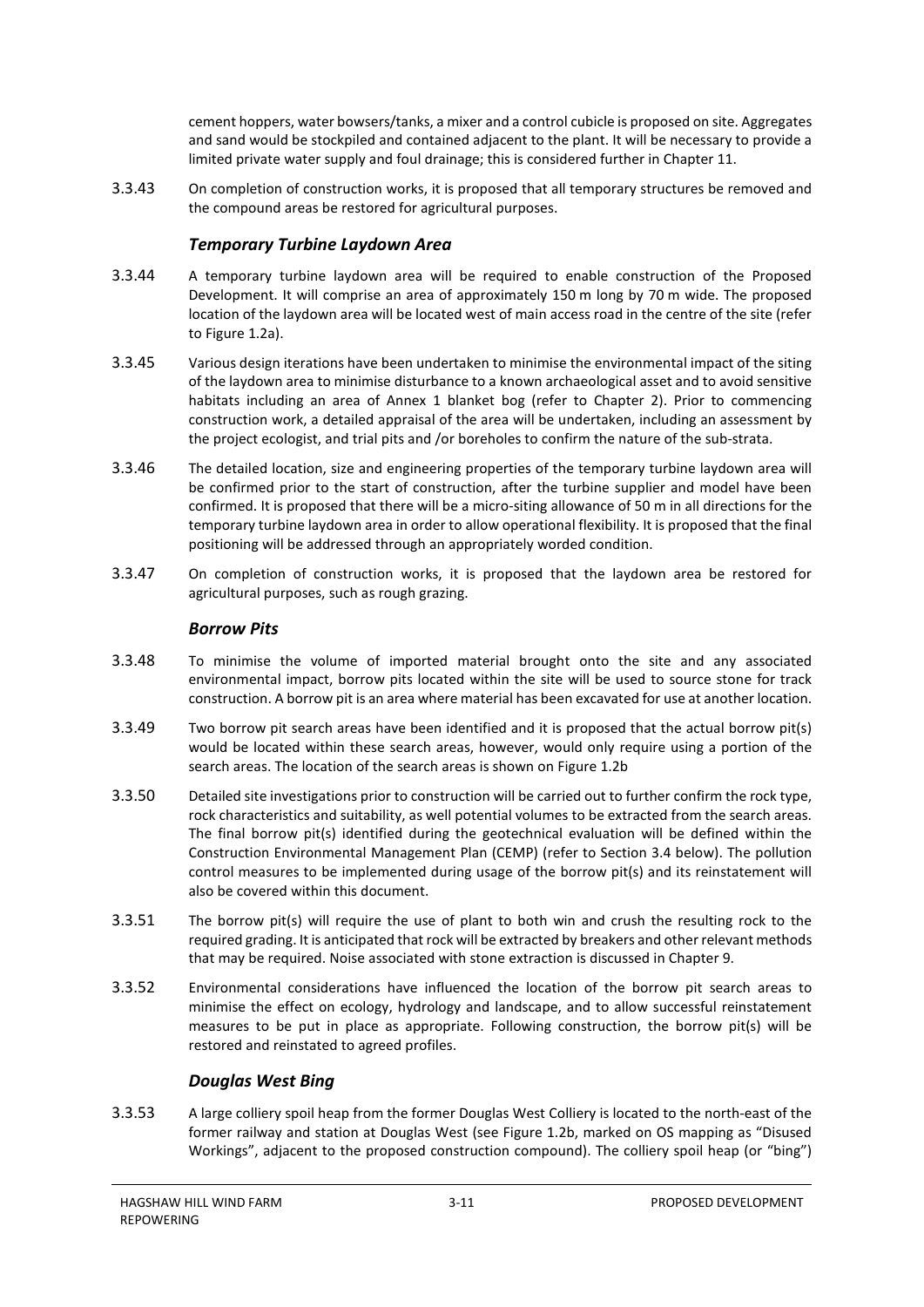consists of stone and coal mining waste excavated from the adjacent abandoned pits and deposited here until the 1960s

- 3.3.54 The main heap is around 200 m long, 120 m wide at the base, and is around 20 m high above surrounding ground level. It is steep sided on the south, east and west sides and the north side slopes more gently to ground level. The bing continues northward for circa a further 200 m at a lower level from the main heap and is more heavily landscaped. The top of the southern area is relatively flat and exposed. Most of the top and northern area has been partially landscaped.
- 3.3.55 Subject to appropriate environmental and geotechnical testing it is considered the colliery spoil may provide a viable resource for the construction of wind farm roads and a review has been undertaken to see how this could be extracted.
- 3.3.56 To minimise the impact on existing landscape screening and cover planting it is proposed to carry out extraction from the south-east corner of the heap by forming a ramp part way up the face and working the area to form a working platform/s which can be used to load site trucks which will transport the material to the road locations which are primarily to the south and west of its position.
- 3.3.57 It is considered that approximately 62,500  $m<sup>3</sup>$  may be used which will reduce the spoil heap by around 35 m (in lateral extent) if worked from the south.
- 3.3.58 During extraction it will be necessary to form working platforms to reduce the height of excavations and to maintain stable slopes.
- 3.3.59 When extraction is complete it is proposed to retain some of these platforms for landscape planting and to grade the slopes of the new excavated faces to provide shallower gradients which can be topsoiled and seeded.
- 3.3.60 Details of the proposed work is shown on Figure 3.10.
- 3.3.61 If this proposal can be adopted then approximately 12,500 fewer off site vehicle movements will be required (6250 each way).

#### <span id="page-13-0"></span>3.4 Construction

- 3.4.1 The on-site construction period for the Proposed Development is expected to be approximately 24 months and includes a two-phase construction programme (refer to Table 3.5 and Figure 1.2a). The indicative construction programme below includes the construction of the new site infrastructure and turbines, and an indicative timeline for the decommissioning of the Existing Development which will be regulated separately under the existing planning permission ref. P/LK/01940252, all as shown in Table 3.5. Table 3.5 shows the decommissioning of the Existing Development being undertaken in parallel with the construction of Phase 2 of the Proposed Development (refer to Table 3.5 and Figure 1.2a). Discussions are ongoing with the existing leaseholder, SPR, about the exact timeframe for the decommissioning of the existing turbines on the site, therefore, a fully detailed construction programme will be provided within the CEMP prior to the commencement of construction – this can be addressed through an appropriately worded condition.
- 3.4.2 Normal construction hours will be between 07:00 and 19:00 Monday to Friday and 07:00 to 13:00 on a Saturday. These times have been chosen to minimise disturbance to local residents. It must, however, be noted that during the turbine erection phase, operations may proceed round the clock to ensure that lifting processes are completed safely. Table 3.5 provides an indicative programme for the main items of work to be carried out.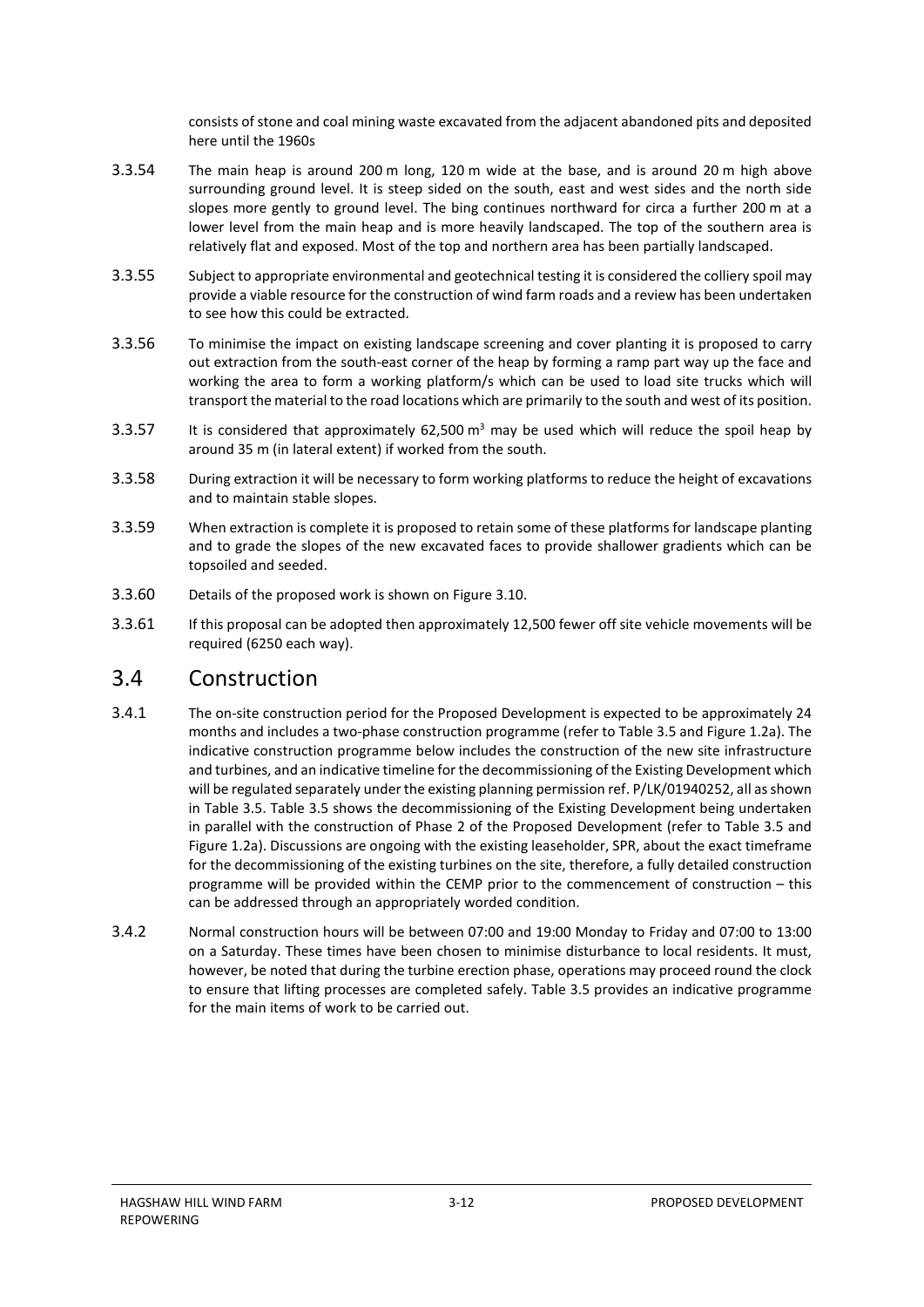#### **Table 3.5: Indicative Construction Programme**

| <b>Task Phase</b>                   | <b>Expected Duration</b> | <b>Construction Month</b> |   |   |         |    |    |    |    |    |    |    |    |
|-------------------------------------|--------------------------|---------------------------|---|---|---------|----|----|----|----|----|----|----|----|
|                                     | (working days)           | $\overline{2}$            | 4 | 6 | 8       | 10 | 12 | 14 | 16 | 18 | 20 | 22 | 24 |
| Phase 1                             |                          |                           |   |   |         |    |    |    |    |    |    |    |    |
| Mobilisation to site                | 20                       |                           |   |   |         |    |    |    |    |    |    |    |    |
| Access road Industrial area to site | 65                       |                           |   |   |         |    |    |    |    |    |    |    |    |
| Access Tracks 1-7                   | 60                       |                           |   |   |         |    |    |    |    |    |    |    |    |
| Cabling installation                | 55                       |                           |   |   |         |    |    |    |    |    |    |    |    |
| Substation works                    | 60                       |                           |   |   |         |    |    |    |    |    |    |    |    |
| Substation commissioning            | 15                       |                           |   |   |         |    |    |    |    |    |    |    |    |
| Crane Hardstanding 1-7              | 65                       |                           |   |   |         |    |    |    |    |    |    |    |    |
| Foundations 1-7                     | 60                       |                           |   |   |         |    |    |    |    |    |    |    |    |
| Turbine Delivery 1-7                | 60                       |                           |   |   |         |    |    |    |    |    |    |    |    |
| Turbine Erection 1-7                | 60                       |                           |   |   |         |    |    |    |    |    |    |    |    |
| Commission/Test 1-7                 | 60                       |                           |   |   |         |    |    |    |    |    |    |    |    |
|                                     |                          |                           |   |   | Phase 2 |    |    |    |    |    |    |    |    |
| Existing Development switch off     | $\mathbf{1}$             |                           |   |   |         |    |    |    |    |    |    |    |    |
| <b>Decommission Existing</b>        | 241                      |                           |   |   |         |    |    |    |    |    |    |    |    |
| Development                         |                          |                           |   |   |         |    |    |    |    |    |    |    |    |
| Mobilisation                        | 20                       |                           |   |   |         |    |    |    |    |    |    |    |    |
| Access tracks 8-14                  | 50                       |                           |   |   |         |    |    |    |    |    |    |    |    |
| Cabling installation                | 30                       |                           |   |   |         |    |    |    |    |    |    |    |    |
| Substation works                    | 60                       |                           |   |   |         |    |    |    |    |    |    |    |    |
| Substation commissioning            | 15                       |                           |   |   |         |    |    |    |    |    |    |    |    |
| Crane Hardstanding 8-14             | 65                       |                           |   |   |         |    |    |    |    |    |    |    |    |
| Foundations 8-14                    | 60                       |                           |   |   |         |    |    |    |    |    |    |    |    |
| Turbine Delivery 8-14               | 60                       |                           |   |   |         |    |    |    |    |    |    |    |    |
| Turbine Erection 8-14               | 60                       |                           |   |   |         |    |    |    |    |    |    |    |    |
| Commission/Test 8-14                | 60                       |                           |   |   |         |    |    |    |    |    |    |    |    |
| Site Re-instatement                 | 20                       |                           |   |   |         |    |    |    |    |    |    |    |    |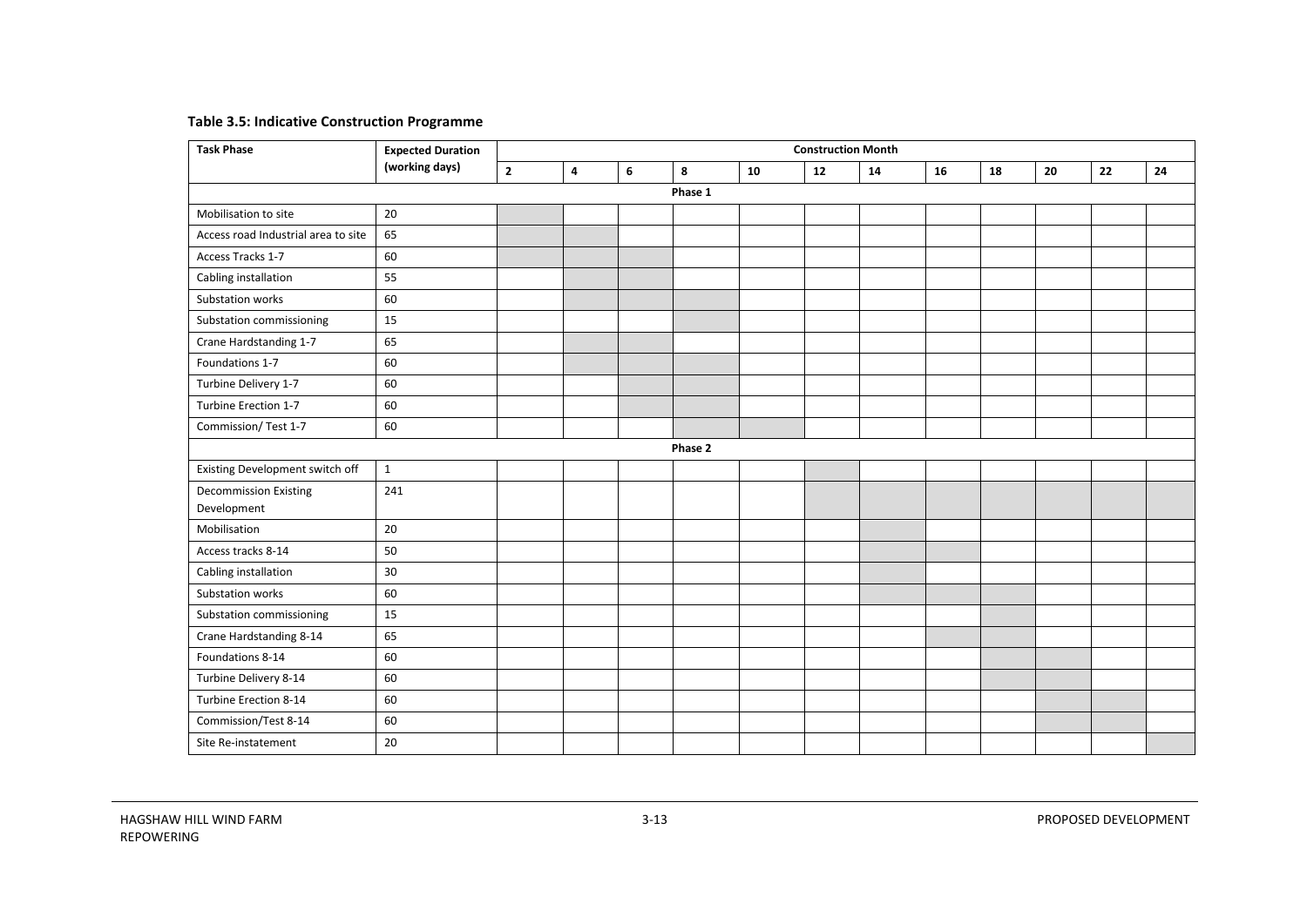#### *Summary of Development Areas*

3.4.3 Table 3.6 below summarises the approximate areas for which aggregate material will be required for each of the main infrastructure elements described in Section 3.3. The transport assessment in Chapter 12 has been prepared on a "worst-case" basis that all construction aggregate will be imported to site. However, if base materials (at least) are won on site this would result in an approximately 60% reduction in delivery volumes / traffic. Further detail on traffic volumes associated with the importation of construction materials is provided in Chapter 12.

| <b>Infrastructure</b>                               | Area $(m2)$ |
|-----------------------------------------------------|-------------|
| <b>Base Material</b>                                | 62,200      |
| Capping                                             | 28,300      |
| Control building and<br><b>Contractors Compound</b> | 12,000      |
| Central Laydown Areas                               | 10,500      |

**Table 3.6 - Proposed Development Areas**

#### *Construction Materials*

- 3.4.4 The main materials likely to be required in part or total for the construction of the track, turbine and substation/control building foundations, hardstanding areas and cable trenches are described below:
	- **•** crushed stone;
	- **geotextile;**
	- **•** cement;
	- sand;
	- **•** concrete:
	- steel reinforcement; and
	- electrical cable.
- 3.4.5 Necessary excavations will be made, initially by stripping back the soil from the area to be excavated. This soil will typically be stored separately either in a mound adjacent to the excavation area for backfill, if required, or stored at a designated area on site for further use or reinstatement of temporary works areas. The handling of soils will be undertaken in accordance with best practice techniques.
- 3.4.6 For the purposes of the transport assessment, it has been assumed that concrete will be batched on site within the identified concrete batching area and materials will be delivered to site on a spread programme.
- 3.4.7 Should surface water run-off or groundwater enter the excavation during construction of the turbine foundations, appropriate pumping measures away from watercourses will be implemented to ensure the works are safely carried out and the excavation is sufficiently dry to allow concrete placement. Once the concrete is cast, the excavated material will be used for backfill and compacted to the required design density. Once this backfill is completed, the crane hardstanding areas will be constructed.
- 3.4.8 The proposed method for constructing the wind turbines is as follows. The turbines will be erected using a large mobile crane or crawler crane, positioned on the hardstanding adjacent to the turbine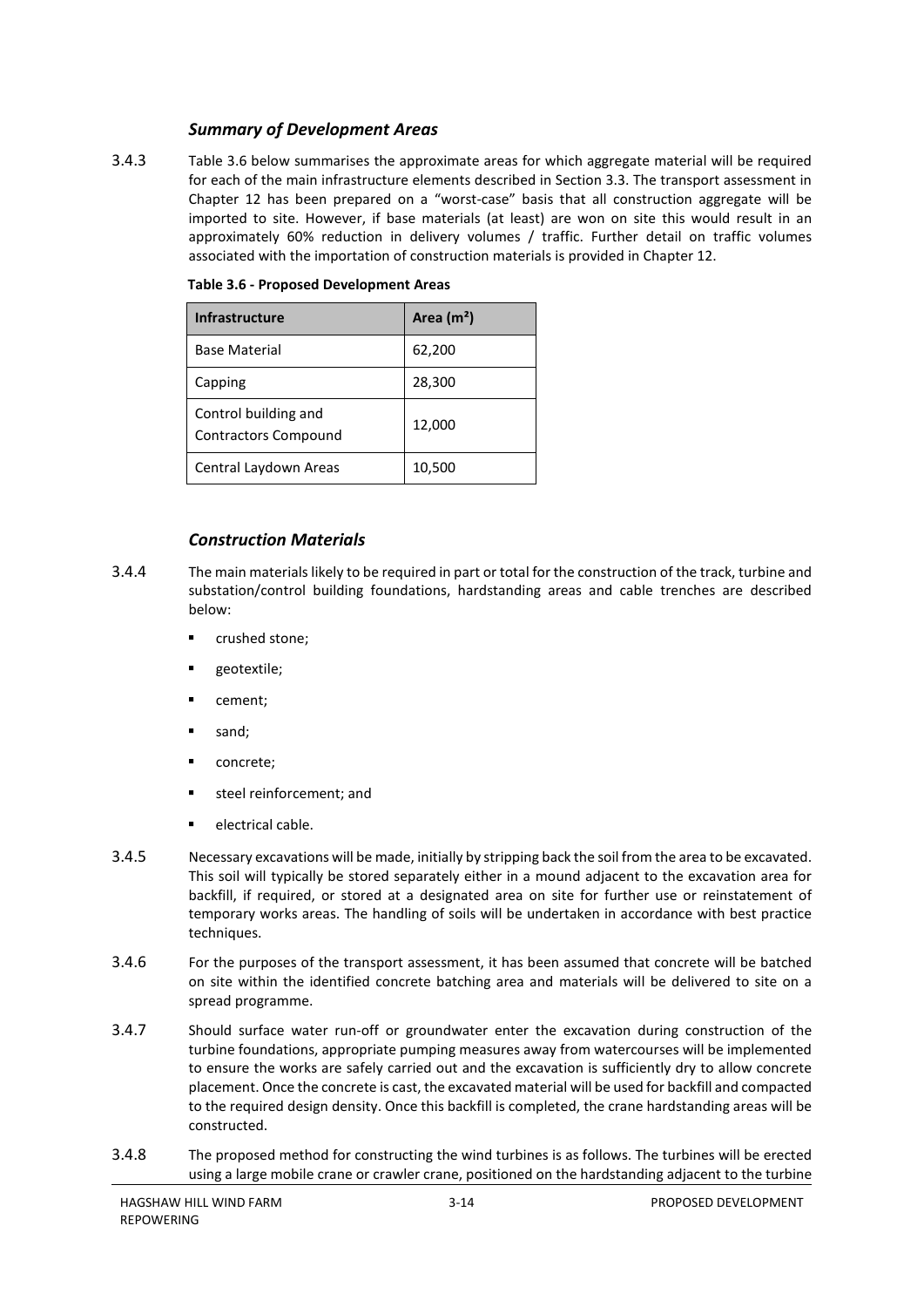base. A smaller tail crane will be positioned adjacent to the delivery position of the turbine components. The two cranes will lift the tower sections and blades into their assembly positions, and the main crane will lift the tower sections, nacelle and blades into their operational positions.

3.4.9 As soon as practical, once installation is complete, the immediate construction area will be restored to its original profile, although the crane hardstandings will be retained for future maintenance. The soils will be replaced and reseeded where appropriate and as advised by an onsite Environmental Clerk of Works (ECoW). Any surplus soils will be used to restore track edges after construction. This progressive reinstatement has been found to assist with re-establishment of the local habitats as it minimises the time soils are in storage.

#### *Traffic & Transportation*

- 3.4.10 A detailed transport assessment is provided within Chapter 12, and the proposed access route to the site is shown on Figure 3.11.
- 3.4.11 Construction traffic associated with the construction and maintenance of the Proposed Development falls into two main categories, namely Abnormal Indivisible Loads (AIL) and Construction/Maintenance Loads. The abnormal loads are those that will require an escort, either by private contractor or by police escort. Construction/maintenance loads are those that do not require any special escort or permissions and are only influenced by normal traffic regulations.
- 3.4.12 The Applicant will ensure that the vehicles will be routed as agreed with SLC, Transport Scotland and Police Scotland, to minimise disruption and disturbance to local residents and road users. Further details regarding transport and access can be found in Chapter 12 of this EIA Report.

#### *Pollution Prevention & Health & Safety*

- 3.4.13 Prior to commencement of construction activities, a pollution prevention strategy, contained within a CEMP, will be agreed with SEPA to ensure that appropriate measures are put in place to protect watercourses and the surrounding environment. Further details regarding the contents of the CEMP are provided later in this chapter.
- 3.4.14 As with any development, during the construction stage there is the potential for impacts on the quality of the water environment in surrounding watercourses and local ditches. These mostly arise from poor site practice and careful attention will be paid to SEPA's *Guidance for Pollution Prevention (GPPs) Guidance 5 (GPP5) – Works and Maintenance In or Near Water and SEPA's Pollution Prevention Guidelines, Guidance 6,(PPG6) – Working at Construction and Demolition Sites (SEPA, 2007) t*o prevent impacts.
- 3.4.15 Any fuel or oil held on site will only be of an amount sufficient for the plant required. This will be stored in a bunded area, as noted above, and an oil interceptor will be installed to prevent pollution in the event of a spillage, in accordance with *GPP2 – Above Ground Oil Storage (SEPA, 2018).* There will be no long-term storage of lubricants or petrochemical products on-site.
- 3.4.16 High standards of health and safety will be established and maintained. At all times, all activities will be undertaken in a manner compliant with applicable health and safety legislation and with relevant good practice, as defined under applicable statutory approved codes of practice and guidance.
- 3.4.17 Further details of site specific storage and management of fuel and oil and protection of watercourses during construction are presented in Chapter 11.

#### *Construction Environmental Management Plan (CEMP)*

3.4.18 As part of the construction contract, the contractor responsible for undertaking the construction and/or decommissioning works (the Contractor) shall sign up to produce, and adhere to, a CEMP. The CEMP shall be developed in accordance with the joint Scottish Renewables, SNH, SEPA, and Forestry Commission Scotland guidance on *Good Practice During Windfarm Construction (SNH, 2015).*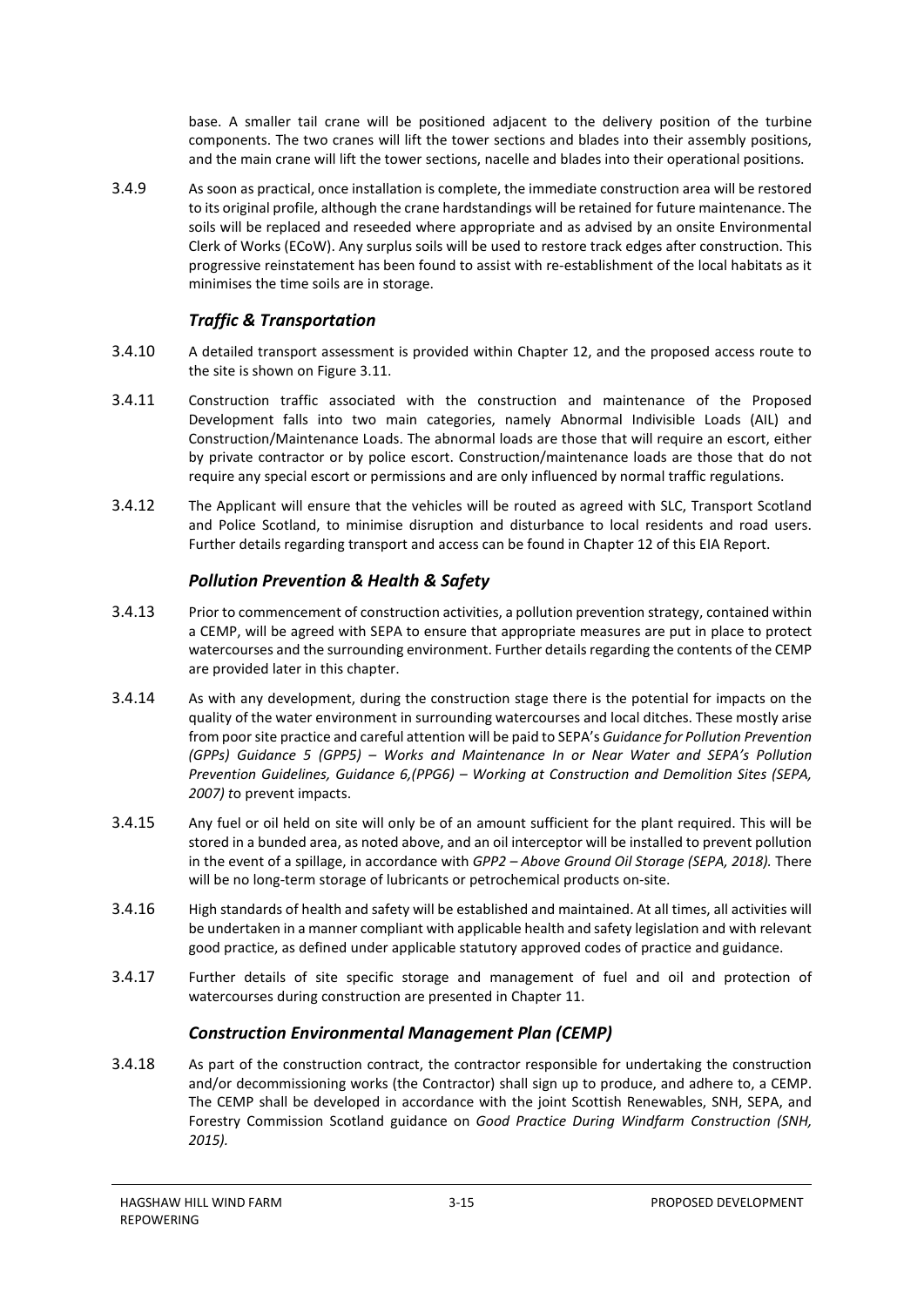- 3.4.19 The CEMP shall describe how the Contractor will ensure suitable management of, but not limited to, the following environmental issues during construction of the Proposed Development:
	- **noise and vibration;**
	- dust and air pollution;
	- surface and groundwater;
	- **EXECOLOGY And Struthology (including protection of habitats and species);**
	- **a** agriculture (including protection of livestock and land);
	- **ultural heritage;**
	- waste (construction and domestic);
	- details of the size, location and volumes to be extracted from borrow pits;
	- **P** pollution incidence response (for both land and water); and
	- site operations (including maintenance of the construction compound, working hours and safety of the public).
- 3.4.20 The Contractor shall provide the following for the above environmental issues:
	- details of all the environmental mitigation which is described within this Environmental Statement (Chapter 17) that is required during construction (and decommissioning) of the Proposed Development, and of how the Contractor will implement this mitigation and monitor its implementation and effectiveness;
	- **•** details of how the Contractor will abide by the local and national legislative requirements e.g. The Water Environment (Controlled Activities) (Scotland) Regulations 2011;
	- **EXECT** details of how the Contractor will implement and monitor construction best practice techniques e.g. the control of noise and dust;
	- details of a Waste Management Plan that will include opportunities to reduce and re-use waste on site, recycling of waste which cannot be reused and disposal of waste to landfill; and
	- details on how the Contractor will liaise with the public and local landowners and how they will respond to any queries and/or complaints.
- 3.4.21 The Contractor and/or Applicant shall consult with the Scottish Ministers, SNH, SEPA, Historic Environment Scotland (HES) and SLC on the production of the CEMP. The Contractor shall amend and improve the CEMP as required throughout the construction and decommissioning period.
- 3.4.22 The CEMP shall, where applicable, cross-reference and correspond with the Construction Traffic Management Plan (CTMP). The CTMP will detail the management of traffic to and from site, including abnormal loads and daily workers commute. It shall also include mitigation for impacts to public transport, local private access and public footpaths, cycleways and bridleways. The Contractor and/or Applicant shall amend and improve the CTMP as required throughout the construction and decommissioning period.
- 3.4.23 Specific requirements of the CEMP for each of the environmental topics assessed in the EIA are provided in the relevant EIA Report chapters.

### <span id="page-17-0"></span>3.5 Operation & Maintenance

3.5.1 During operation, only site maintenance vehicles and local utility company vehicles will normally be required on the site for the Proposed Development. Daily visits to the control building by site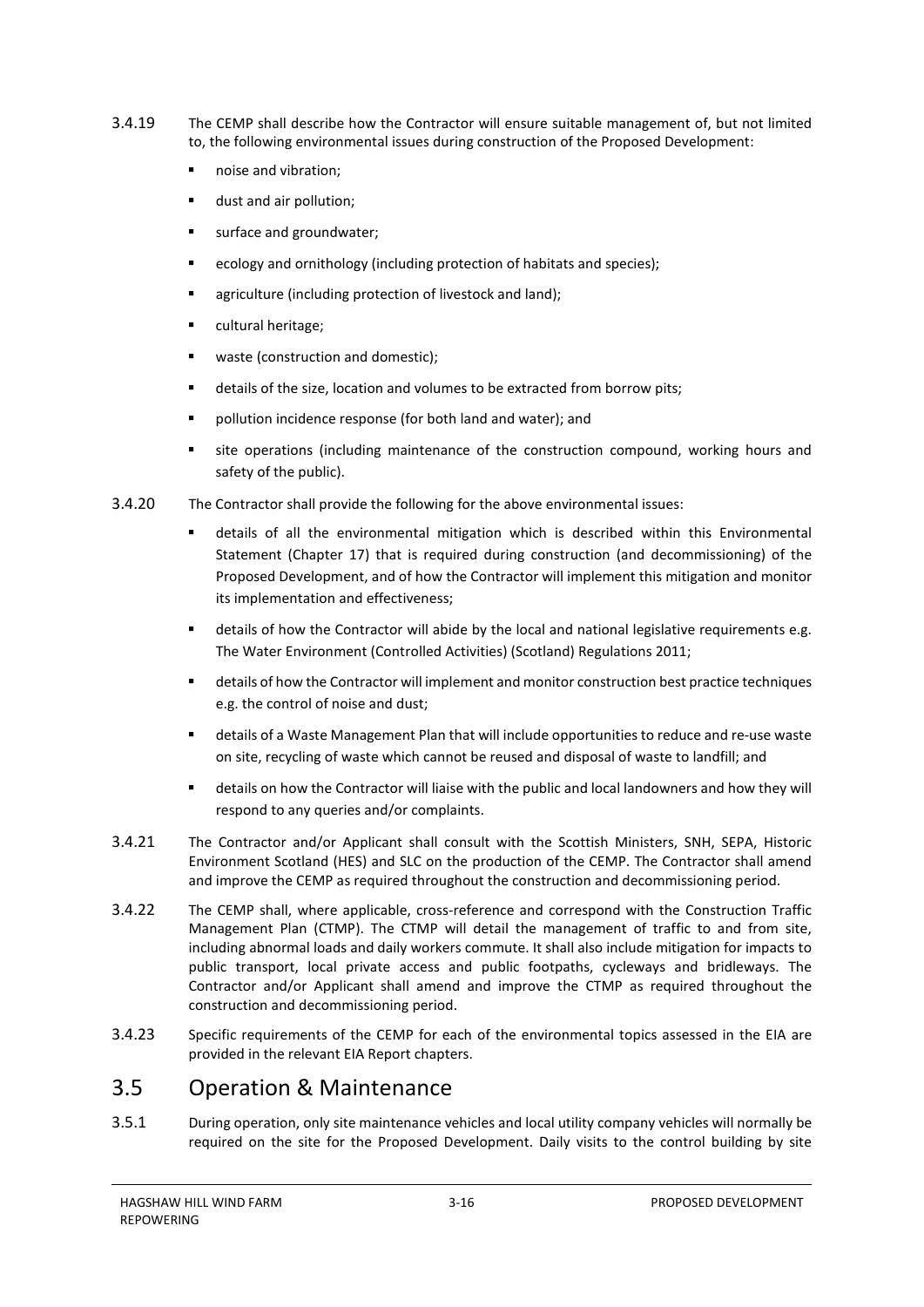management personnel in four wheel drive or conventional passenger vehicles will occur following the commissioning phase.

- 3.5.2 Any diesel or oil stored on-site will be held within an appropriately bunded location.
- 3.5.3 Health and safety will also be controlled as set out in the construction phase.
- 3.5.4 Once the Proposed Development is operational, daily routine maintenance inspections and servicing visits by site management / technicians in one to two vehicles are expected.
- 3.5.5 In the unlikely event that a major turbine component requires replacement, vehicles will use the new access tracks and crane pads.

#### *Operation Environmental Management Plan*

- 3.5.6 The Applicant will implement an Operation Environmental Management Plan (OEMP). Similar to the CEMP, the OEMP will set out how the Applicant will manage and monitor environmental effects throughout operation. Much of the focus will be on the application of mitigation measures as specified through consent condition. Most of which are likely to be based on the Schedule of Mitigation. The OEMP will be developed in consultation with the Scottish Ministers, SNH, SEPA and SLC and will include but not be limited to:
	- details on the track, water crossings and turbine maintenance;
	- the control and monitoring of noise;
	- the control and monitoring of surface and groundwater;
	- **a** a pollution prevention plan and a pollution incidence response plan;
	- **•** details of how the Applicant will abide by the local and national legislative requirements e.g. The Water Environment (Controlled Activities) (Scotland) Regulations 2011; and
	- a Species Protection Plan.

#### <span id="page-18-0"></span>3.6 Decommissioning

- 3.6.1 This assessment assumes that the operational lifespan of the Proposed Development would be 30 years, after which it would be appropriately decommissioned. It is expected that decommissioning would take approximately 12 months. The environmental effects of decommissioning are considered to be similar to those during construction but excluding habitat loss which would have already occurred under the construction phase.
- 3.6.2 During the decommissioning phase, vehicles would access the site by the same routes used for delivery and construction.
- 3.6.3 Either the main construction compound and laydown area would be re-established or a new compound would be developed as agreed with the Scottish Ministers/Local Authority at the appropriate time, to temporarily store decommissioned plant and equipment. The nacelles and blades would be removed using cranes situated on the crane pads as previously constructed. The towers would then be dismantled.
- 3.6.4 All components would be removed from the site for disposal and/or recycling as appropriate and in accordance with regulations in place at that time.
- 3.6.5 If required, exposed parts of the concrete foundations would be ground down to below sub-soil level, however, the remaining volume of the foundations would remain in situ.
- 3.6.6 The turbine base areas and crane pads would be returned to their original appearances unless further consents were granted. The additional onsite access tracks created for the Proposed Development would be narrowed to farm-width and retained. The tarmac road from the M74 that exists at present would remain.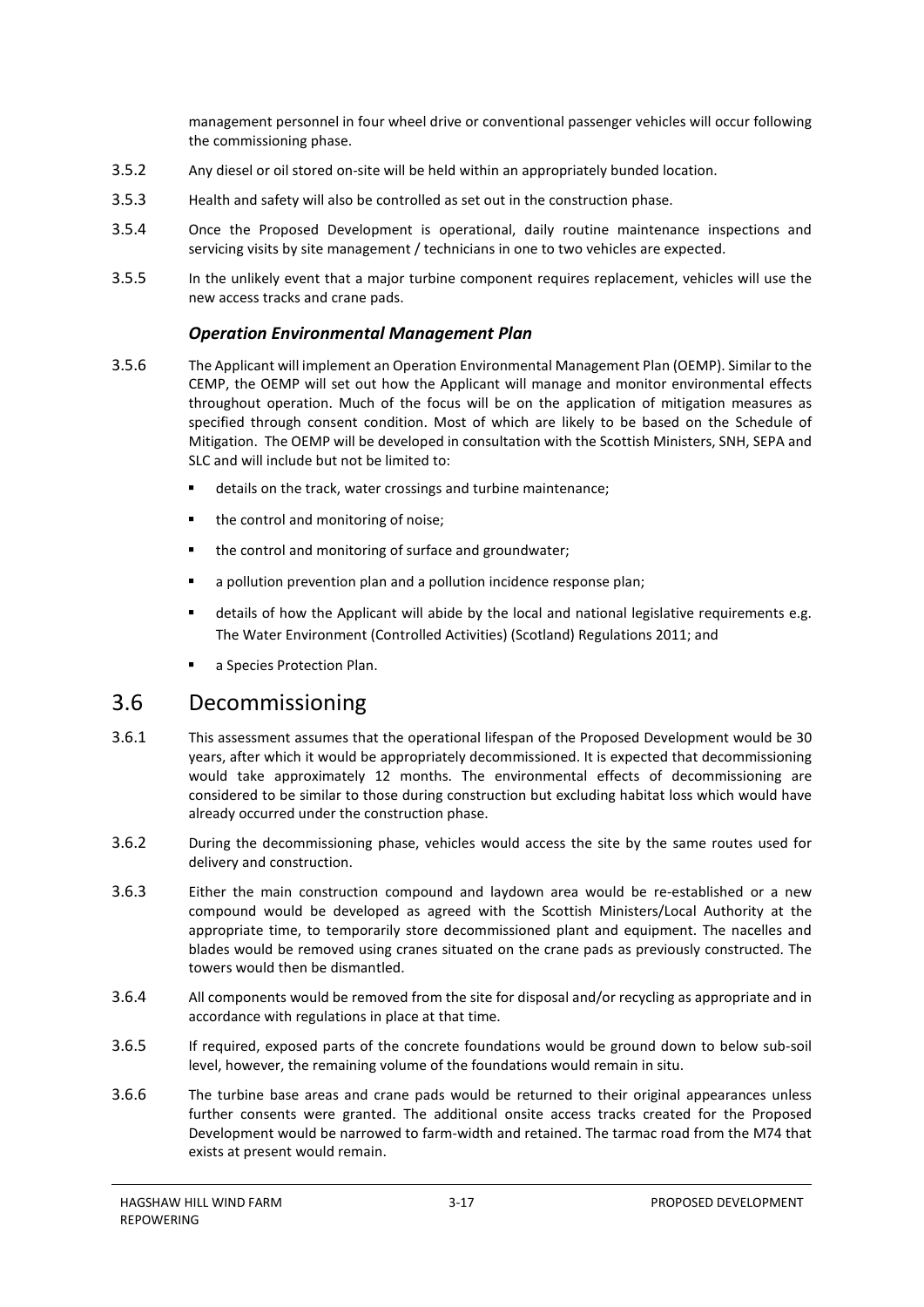3.6.7 If, after the operational lifespan of the Proposed Development has expired there is potential for repowering, this would be subject to a new and separate application.

# <span id="page-19-0"></span>3.7 Climate Change & Carbon Considerations

3.7.1 Increasing atmospheric concentrations of greenhouse gases (GHGs), including carbon dioxide (CO2) - also referred to as carbon emissions - are resulting in climate change. A major contributor to this increase in GHG emissions is the burning of fossil fuels. With concern growing over climate change, reducing its cause is of utmost importance. The replacement of traditional fossil fuel power generation with renewable energy sources provides high potential for the reduction of GHG emissions. This is reflected in UK and Scottish Government climate change and renewable energy policy and commitments. The relevant aspects of such policies are summarised in Chapter 5.

#### *Energy Generation*

- 3.7.2 Whilst the Proposed Development will reduce carbon emissions by replacing the need to burn fossil fuels for power, carbon emissions will result from the component manufacturing, transportation and installation processes associated with the Proposed Development. There is also the potential for carbon fixers and sinks to be lost through the clearing of vegetation during construction. There must, therefore, be a sufficient balance between the carbon reduction associated with renewable energy development and that which is produced through construction/ fabrication processes and lost through site preparation.
- 3.7.3 The electrical output capacity from the Proposed Development will be around 84 MW, with the exact capacity depending on the model and type of turbine selected. It would be expected that the site would generate around 237 GWh per year (again depending on the turbine selected).
- 3.7.4 The average electricity consumption per household in the UK quoted by RenewableUK is 3,900 kWh (RenewableUK, 2017). Assuming generation of 237.7 GWh annually, the Proposed Development would generate enough power to supply approximately 60,940 average UK households.
- 3.7.5 Although future wind yields cannot be guaranteed, if the Proposed Development continued to generate, on average, at this load factor over its proposed 30-year lifespan, it is expected that around a total of approximately 7,130 GWh of renewable energy could be generated.

#### *Carbon Emissions Savings*

- 3.7.6 A technical review of energy displacement by the UK Energy Research Centre (UKERC) considered over two hundred studies and papers from all round the world for the UK Government and concluded that *"it is unambiguously the case that wind energy can displace fossil fuel-based generation, reducing both fuel use and carbon dioxide emissions"* (UKERC, 2006).
- 3.7.7 Whilst the wind turbines will reduce carbon emissions by replacing the need to burn fossil fuels for power, there is the potential for carbon fixers and sinks to be lost through the clearing of vegetation and materials for construction. There must therefore be a sufficient balance between the carbon reduced and that which is produced and lost through associated processes.
- 3.7.8 The Proposed Development site is covered in low grade agricultural land that has been partly developed previously for the Existing Development. Peat depths identified across the site are typically less than 1 m, with no peat identified across much of the site area. No tree felling is proposed as part of the development proposals. The overall carbon sink loss from the Proposed Development will therefore be minimal.
- 3.7.9 The Scottish Government's online Carbon Calculator Tool V1.5.0 has been completed for the Proposed Development. Input parameters are based on the proposed site design, infrastructure dimensions, results from peat depth surveys and laboratory testing of peat, and other information gained from site survey work, desk study and, where applicable, assumptions relating to groundwater, drainage, and habitat regeneration.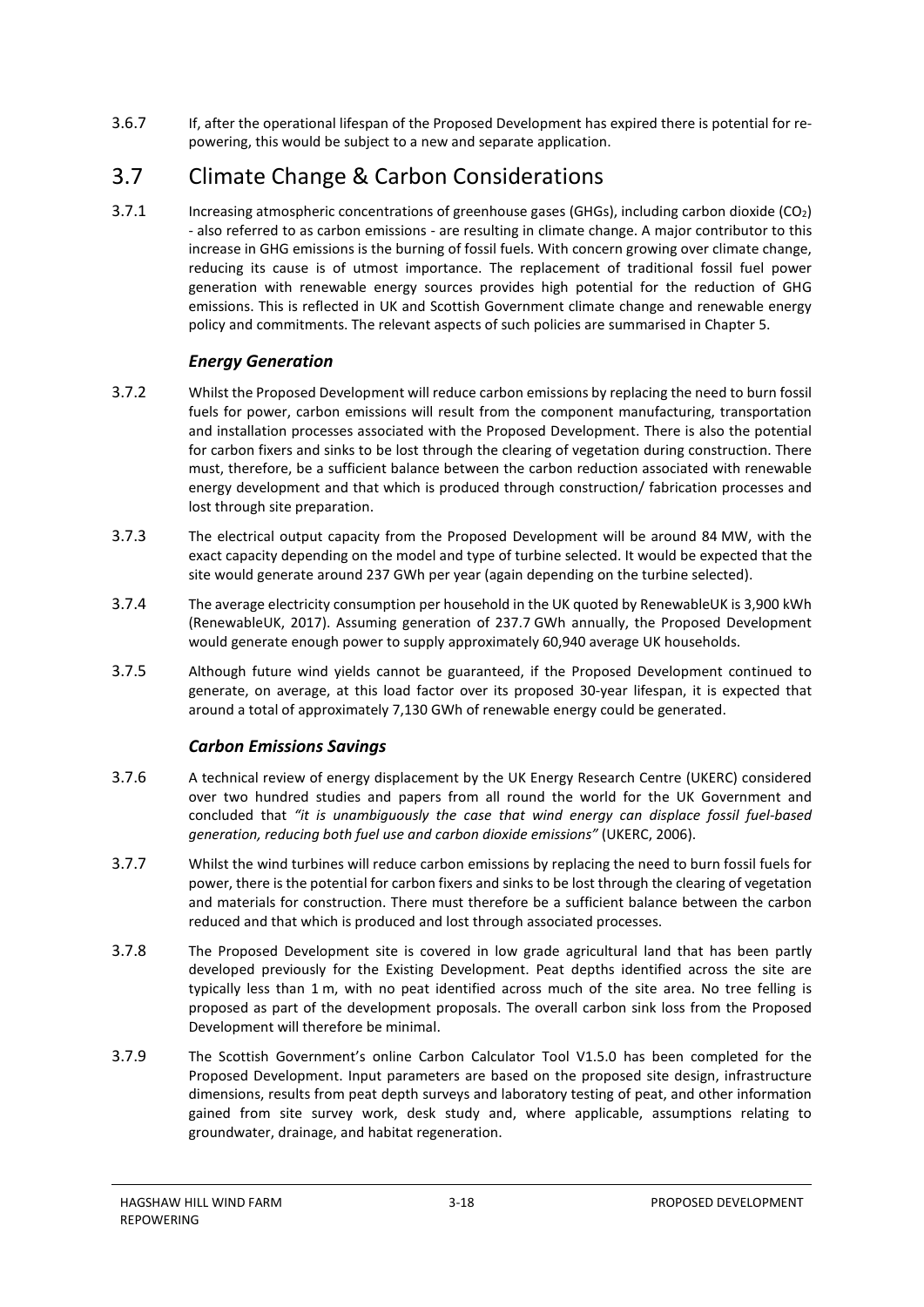- 3.7.10 The output from the Carbon Calculator indicates the expected total carbon dioxide loss for the Proposed Development (from manufacture of turbines, construction, decommissioning, and carbon sink losses, also taking account of gains due to restoration of borrow bits) is 124,178 tonnes of carbon dioxide (tCO<sub>2</sub>).
- 3.7.11 Scottish Government guidance on wind farm carbon savings (Scottish Government, 2008), states: "*carbon emission savings from wind farms should be calculated using the fossil fuel sourced grid mix..., rather than the grid mix."* Taking account of the expected total CO<sub>2</sub> loss from the Carbon Calculator result, the Proposed Development would be expected to result in a saving of approximately 98,061 tonnes of carbon dioxide (tCO<sub>2</sub>) per year, meaning a total of over 2.94 million tonnes over the 30-year lifetime of the development, through displacement of carbon-emitting generation. (RenewableUK, 2017).

# <span id="page-20-0"></span>3.8 Public Access & Outdoor Recreation Opportunities

- 3.8.1 A range of public access and outdoor recreation opportunities also exist on the landholding that the Applicant is keen to deliver as part of the Proposed Development, including:
	- Developing and enhancing the Public Access Strategy and Heritage Trail commitments that form part of the existing planning permission for the Douglas West Wind Farm.
	- Creating a Visitor Welcome Area, car parking, and some (initially) basic visitor facilities on the landholding.
	- Design and implement a range of bike trails across the landholding incorporating Hagshaw Hill and adjoining areas which can be accessed direct from a new Visitor Welcome Area.
	- A range of waymarked walking routes that take in the new Heritage Trail around Douglas and Coalburn that can also can be accessed directly from a new Visitor Welcome Area.
	- **Signposting and visitor information about local cafes in Douglas and Coalburn that are** achievable as part of a walking circuit from a Visitor Welcome Area.
	- **Plans for promoting an Adventure Tourism offering around Douglas and Coalburn more widely** throughout the local area, including within the refurbished Cairn Lodge Services, and beyond, to increase visitor potential.

### <span id="page-20-1"></span>3.9 Socio-Economic Benefit

- 3.9.1 Based on an installed capacity of 84 MW, the Proposed Development will generate a £12.6 million Community Benefit Contribution to communities in the Douglas Valley over the life of the project, comprising financial contributions of £5,000/MW. The aim of this funding will be to support the delivery of strategic projects in the Douglas Valley over the next 30 years.
- 3.9.2 The Applicant is exploring the potential to establish a Douglas Valley Development Trust which would receive income from the Proposed Development (and potentially the Douglas West Extension project) which would yield the financial resources to deliver a Community-Led Investment Strategy for each village (Glespin, Douglas, Coalburn, Rigside and Douglas Water). The Strategy would seek to deliver on the aims of the Coalburn, Douglas and Glespin Community Action Plan (August 2016) and the Rigside and Douglas Water Community Action Plan (2018 – 2023) in the first instance.
- 3.9.3 The communities in each of these villages have prepared Action Plans for how they would like to see their communities develop over the coming years and the Applicant would very much like the Proposed Development to provide a dedicated stream of funding to deliver on the objectives of each Action Plan, and any other future projects identified. The overarching objective of the Development Trust would be to deliver real improvement to the physical and recreational environment of Glespin, Douglas, Coalburn, Rigside and Douglas Water.
- 3.9.4 In order to achieve this, the Applicant proposes that the Proposed Development Community Benefit Contribution would fund a full-time Local Development Officer who would be dedicated to the task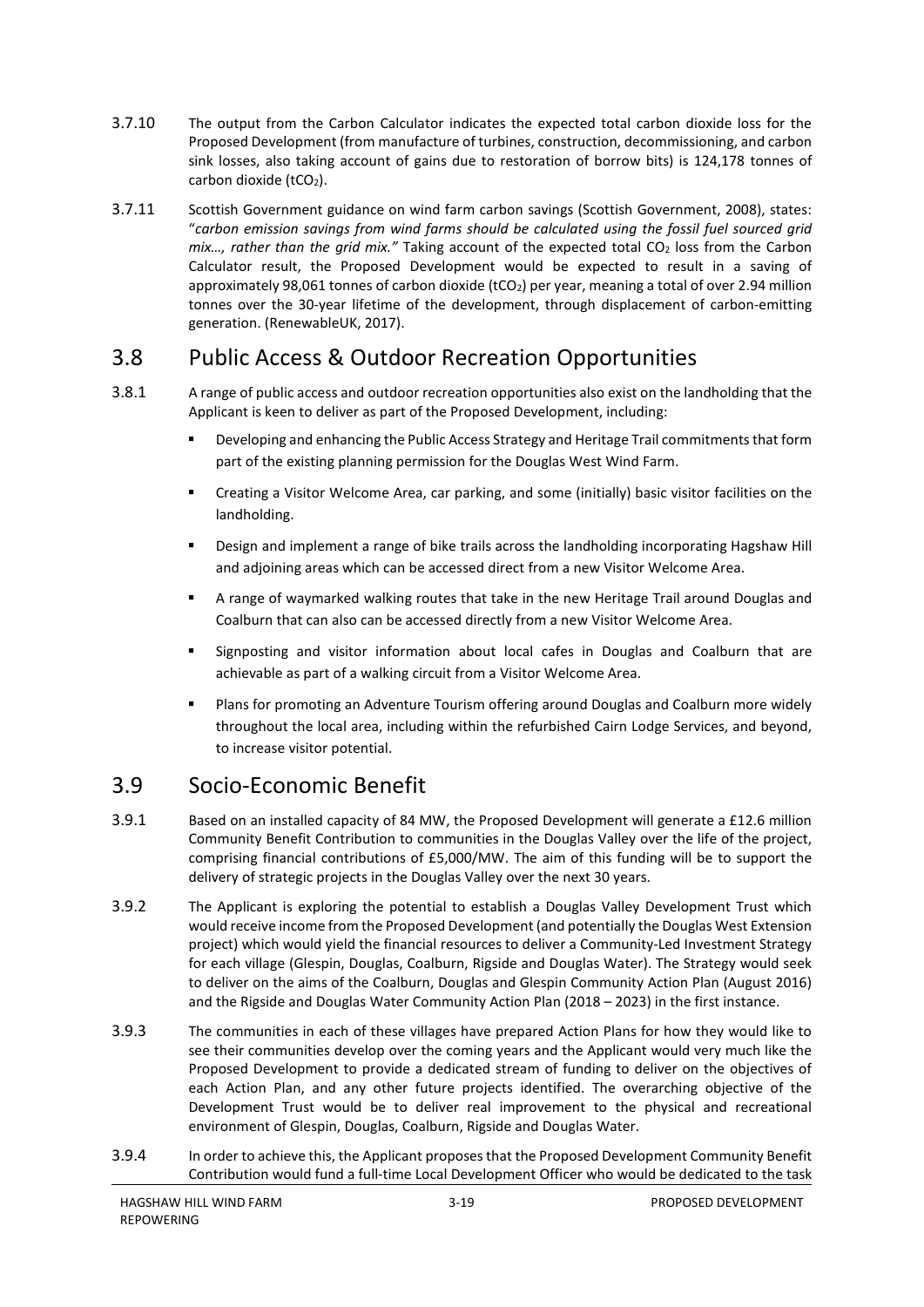of developing and delivering the Community-Led Investment Strategy for the area. This would include seeking out, developing and submitting grant applications on behalf of local groups for specific improvement projects in the above villages that would fulfil the objectives of each Community Action Plan. Each village would have a dedicated 'pot' of money ring fenced for their community by the Development Trust on an annual basis. It is proposed that this funding could be used as 100% finance for one-off projects, or as part of match-funding arrangements for larger schemes. Revenue funding could also be considered for the right projects/facilities. It is initially proposed that the Local Development Officer would be based locally in Douglas, Coalburn or Lanark and would work closely with the South Lanarkshire Council Economic Development & Regeneration Team, and all local groups and third sector agencies in the Douglas Valley Communities.

- 3.9.5 The Applicant is also committed to exploring the potential to open up a revenue share in the Proposed Development for the local community, creating the opportunity for local community groups in the Douglas Valley to acquire a share in the future revenue of the repowered wind farm.
- 3.9.6 The Applicant proposes that any interested local groups should initially engage with Local Energy Scotland, who manage the Scottish Government's Community and Renewable Energy Scheme (CARES), to seek advice on the ways in which to acquire a revenue share of up to 5% in the Proposed Development.
- 3.9.7 This proposed Shared Ownership structure conforms with Option 2 on page 16 of the Scottish Government Good Practice Principles for Shared Ownership of Onshore Renewable Energy Developments.
- 3.9.8 As part of the Applicant's Forward Strategy for their landholding and businesses, the Proposed Development creates opportunities to develop and fund (through the Community Benefit Contribution) outdoor recreation infrastructure on the landholding which could act as a catalyst for the newly established Development Trust to grow an Adventure Tourism offering in the Douglas Valley, capitalising upon the significantly increased visitor numbers calling at the renovated Cairn Lodge Service Station.
- 3.9.9 The final community benefit arrangements are to be agreed with local communities, SLC and the Scottish Ministers.
- 3.9.10 The Proposed Development represents a significant investment in the Douglas Valley and the Applicant has committed to taking a number of steps to ensure that benefits from the Proposed Development are maximised locally. The Applicant is committed to a local supplier approach that will ensure that supplier contracts are sourced locally wherever possible, sustaining local businesses and providing employment opportunities for local people. Construction companies will also be encouraged to offer local apprenticeship and work experience places during the construction phase of the Proposed Development as part of a Responsible Contracting Policy.
- 3.9.11 An independent assessment of the socio-economic impact of the Proposed Development has been undertaken and included as Chapter 13 of this EIA Report. The assessment concludes that the Proposed Development represents a major investment in the South Lanarkshire and Scottish economies and will therefore deliver a range of positive economic impacts. During the development and construction phase the Proposed Development would generate a positive economic impact of up to £46.1 million and 423 job years of employment in the Scottish economy, of which £17.1 million and 152 job years would be within South Lanarkshire. During each year of the operational phase (30 years) the Proposed Development would generate a positive economic impact of up to £1.1 million and 9 job years in the Scottish economy, of which £0.7 million and 6 job years would be in South Lanarkshire. There would also be wider socio-economic benefits associated with the Proposed Development as a result of the Community Benefit Contribution of £5,000 per MW per year, and the opportunity for local communities to acquire a revenue share of up to 5% in the Proposed Development. There would additionally be benefits to the public sector from payment of nondomestic rates estimated to be worth £0.9 million each year. The positive economic impacts of these benefits are discussed further in Chapter 13.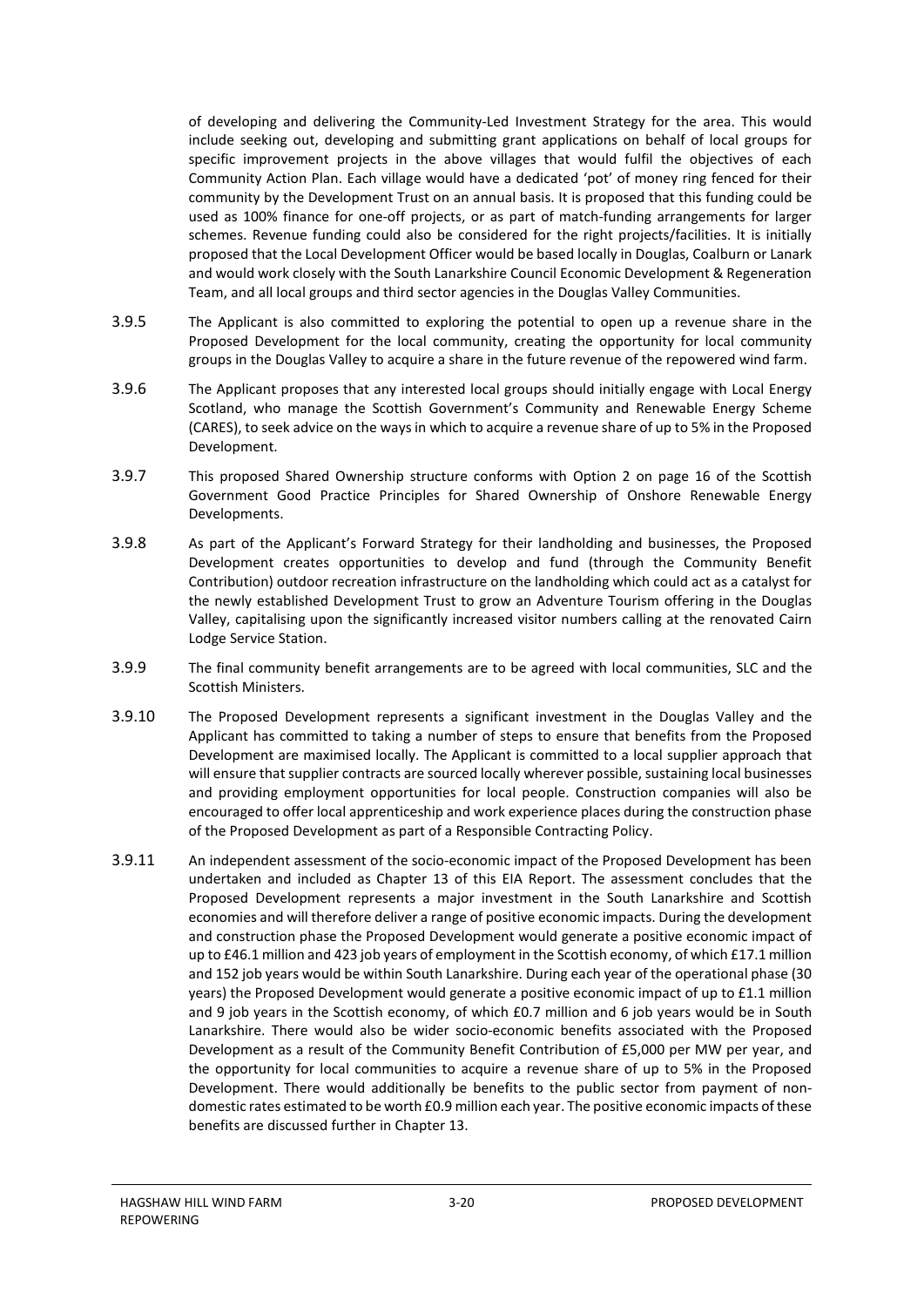## <span id="page-22-0"></span>3.10 Summary

- 3.10.1 This chapter has provided a description of the site and the surrounding area, alongside details of the Proposed Development and a summary of the associated infrastructure. A description of the likely activities to occur during the construction, operation and decommissioning phases is also provided.
- 3.10.2 The Public Access and Outdoor Recreation Opportunities created by the Proposed Development have been summarised, as have the main Community Benefit and Shared Ownership proposals (refer to Chapter 13 for full details)
- 3.10.3 Finally, a high-level assessment of the predicted carbon savings has been conducted for the Proposed Development.